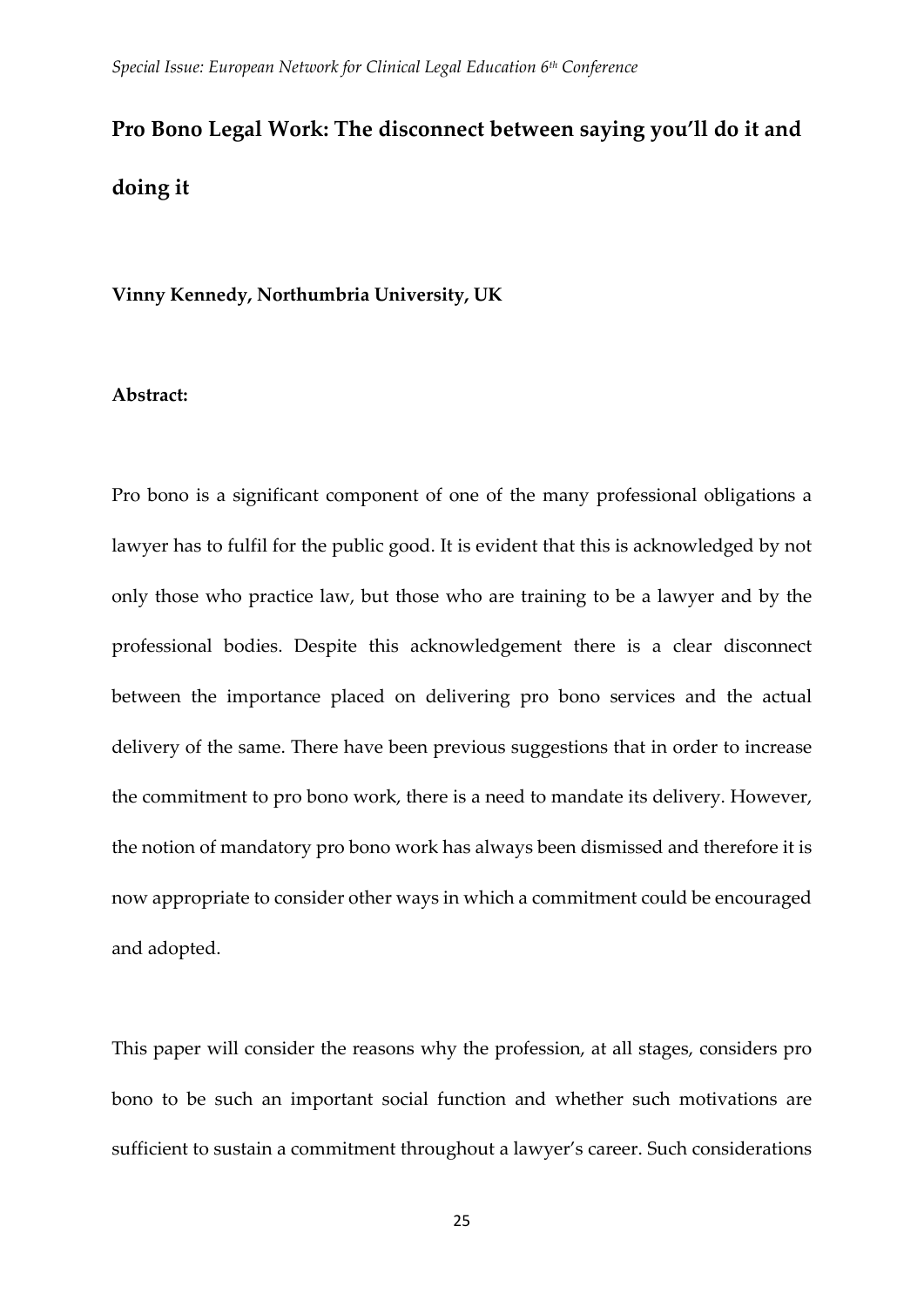will be made from the perspective of a solicitor in England and Wales, as this is connected to the author's own pro bono experience. The paper will also consider why there is a disconnect, and what the rationale is for non-participation in pro bono work once in practice. It will consider the key barriers to full participation and recommend action that ought to be taken in order to develop a pro bono culture and therefore commitment.

#### **Key Words:**

Pro Bono

Solicitors

Professional Obligations

Public Service

### **Introduction**

Pro bono is considered to be an important element of being a lawyer, it sets the profession apart from others and it is acknowledged that lawyers have a professional obligation to support and deliver pro bono services. It is understood that '… lawyers have reasonable moral duties to employ their specialised legal knowledge and skills to help people who need but lack access to the law'. [1](#page-1-0) At a time where public funding

<span id="page-1-0"></span> <sup>1</sup> Reed Elizabeth Loder, 'Tending the Generous Heart: Mandatory Pro Bono and Moral Development' (2001) 14 GJLE 459, 463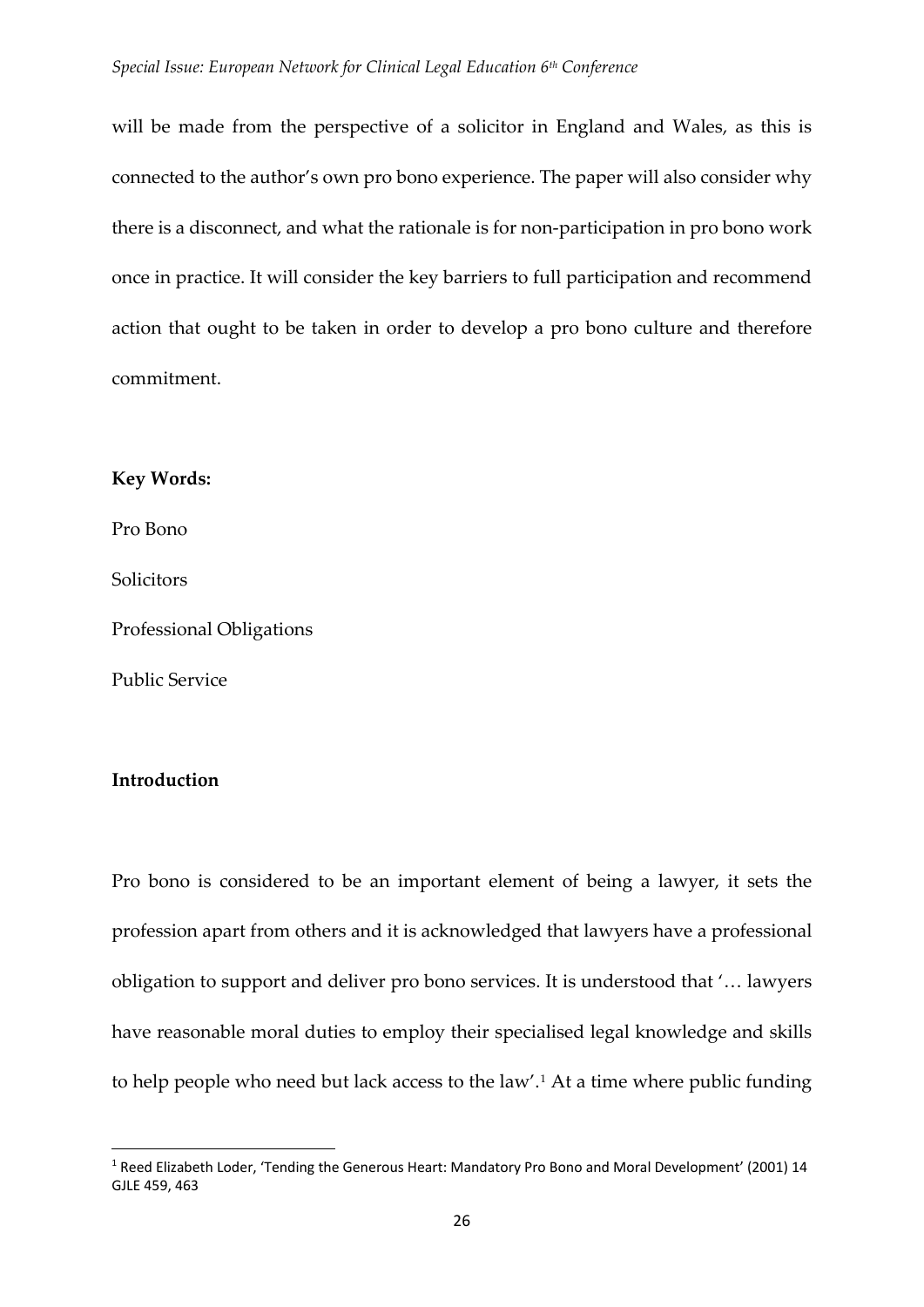#### *Special Issue: European Network for Clinical Legal Education 6th Conference*

is ever decreasing the importance that pro bono plays in providing access to justice is increasing. However, pro bono is not considered as a replacement to government funding and intervention, and rightly so. Currently pro bono work is delivered on a voluntary basis,<sup>[2](#page-2-0)</sup> in an ad hoc manner and it is unclear the extent to which such services are being delivered. What is clear is that throughout the various stages of legal practice, from student to retirement, there is an understanding that lawyers should provide pro bono services.

Despite this understanding, there seems to be a disconnect between the assertion of pro bono work as an important contribution to society that lawyers ought to provide, and the reality of such provision. It is suggested that if we continue to have a purely aspirational approach to pro bono obligations, as is currently the case, there will be insufficient participation as a result.<sup>[3](#page-2-1)</sup> Statistics demonstrate that commitment to pro bono work amongst the profession remains low.[4](#page-2-2) This paper will explore the tension between this disconnect. It will consider the motivations of higher education in exposing students to pro bono work, and the impact that this may have on the student's future commitment to such work. It will also highlight the approach taken

<span id="page-2-0"></span><sup>&</sup>lt;sup>2</sup> It is considered as voluntary on the basis that there are no statutory requirements to undertake pro bono work, as there is in the US. However, it is noted that for some undergraduate law degrees students are required to undertake a clinical legal education module, which may incorporate pro bono work, and as such they are 'required' to undertake the same.

<span id="page-2-1"></span><sup>&</sup>lt;sup>3</sup> Rima Sirota, 'Making CLE voluntary and Pro bono Mandatory: A Law Faculty Test Case' (2018) 78 L Law Rev 547-595, 567

<span id="page-2-2"></span><sup>4</sup> LawWorks, 'LawWorks Clinics Network Report April 2016 – March 2017' (Dec 2017) < <https://www.lawworks.org.uk/sites/default/files/LawWorks%20Clinics%20Report%202016-17.pdf> > date accessed 21 November 2018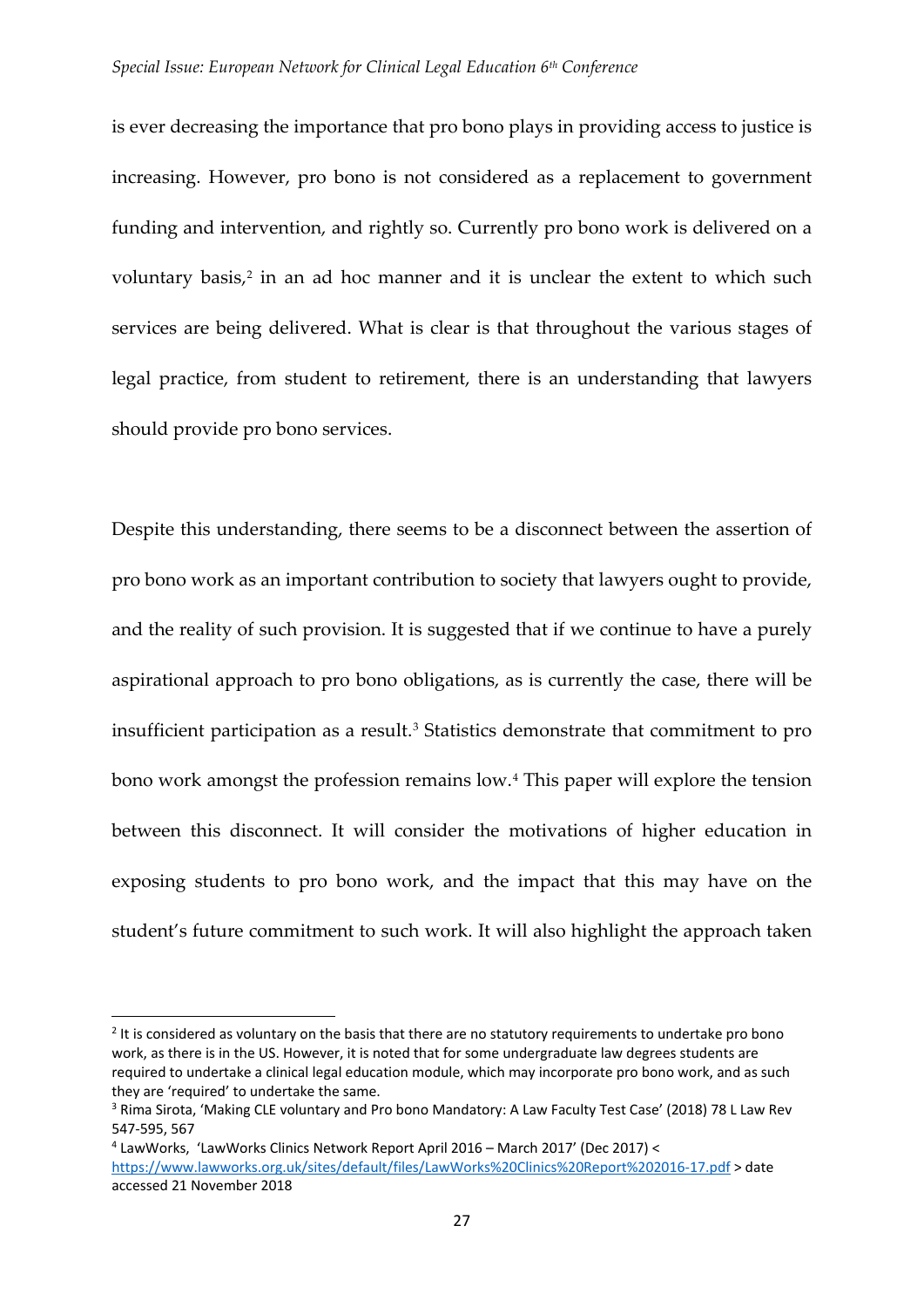by the professional bodies, namely the Law Society of England & Wales, suggesting that there is a significant push to encourage the profession to increase contributions. The paper will then consider the actual contribution by the profession, namely practising solicitors, and what barriers may exist that could prevent participation. Finally, it will provide recommendations of the steps that need to be taken in order to begin to address the disconnect. Such recommendations include widening the definition of pro bono so as to include the actual perceptions by the profession of what pro bono might entail; introduce a requirement of mandatory reporting of contributions to pro bono work by the profession; and to commence a cultural change in the view taken by the profession as a whole to pro bono work versus billable hours.

#### **The Impact of Defining Pro Bono**

It is commonly understood that *pro bono publico* means for the public good and by extension it is viewed as '... the provision of free legal advice for the public good'.<sup>[5](#page-3-0)</sup> The Joint Pro Bono Protocol for Legal Work (Joint Protocol) states that 'pro bono work means legal advice or representation provided by lawyers in the public interest, including … [to those] … who cannot afford to pay and where alternative means of funding are not available'. [6](#page-3-1) This definition has been endorsed by the Law Society of

<span id="page-3-0"></span> <sup>5</sup> Law Society of England & Wales, The Pro Bono Charter (2017) 1

<span id="page-3-1"></span><sup>6</sup> Law Society, Pro Bono Manual A Practical Guide and Resource Kit for Solicitors (Nov 2016) 8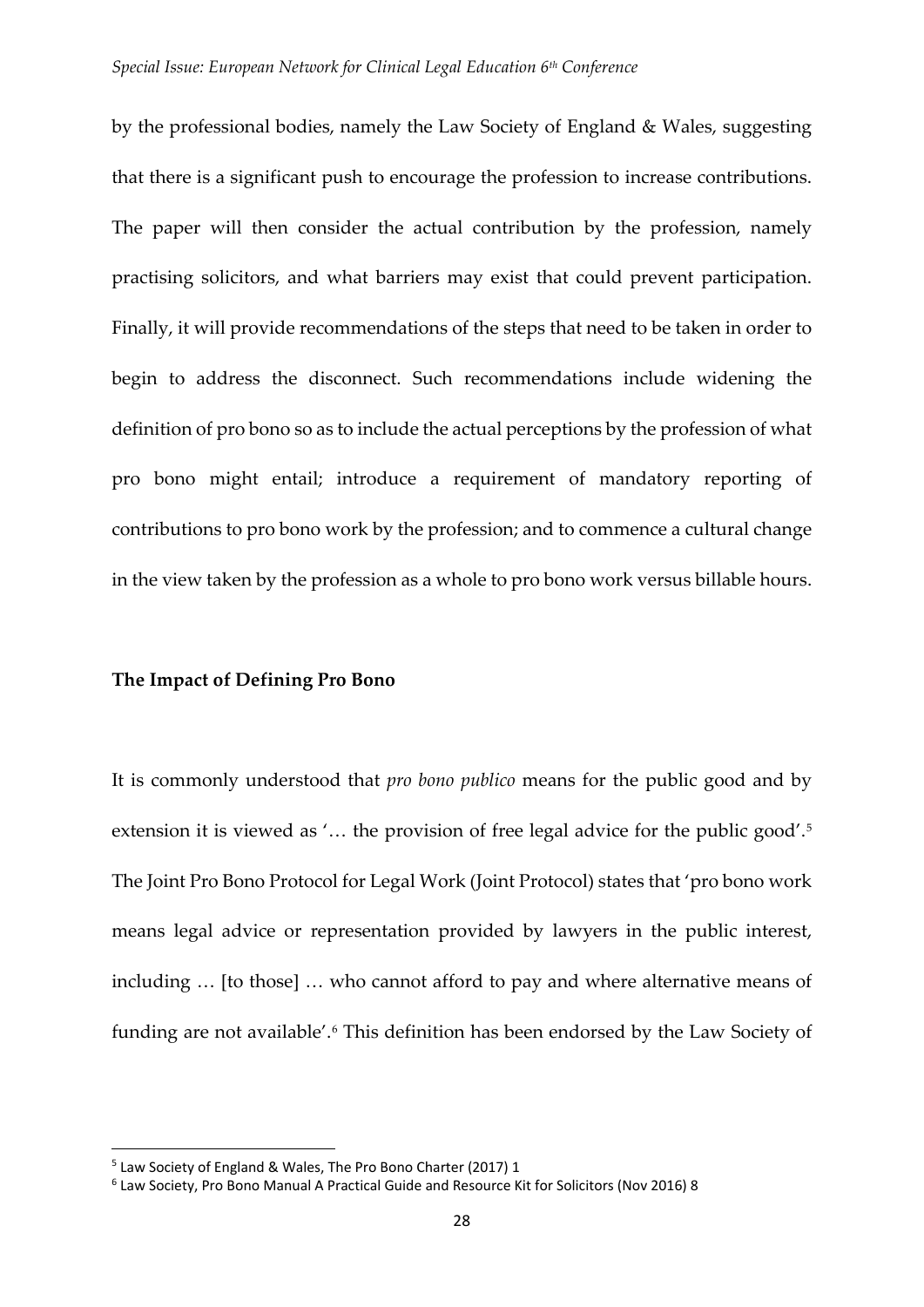England & Wales, the Bar Council of England and the Chartered Institute of Legal Executives.

This definition appears to have been adopted by some of the larger firms operating within England & Wales such as DLA Piper and Shoosmiths, who have incorporated the definition in the Joint Protocol within their own policies.<sup>[7](#page-4-0)</sup> However, research undertaken in 1998 suggested that there were various other interpretations of what pro bono could entail. Although this research was undertaken twenty years ago, and before the Joint Protocol was introduced, it could be argued that some of these alternative definitions are still prevalent today. Such alternative definitions include:

- '… the provision of free first interviews …'
- '... charitable work ... even though this could cover non-legal activity, including fundraising for a local charity …'
- For legal aid lawyers, pro bono also includes '… finishing legal aid cases for free when funding had run out or providing representation outside the scheme.<sup>'[8](#page-4-1)</sup>

In addition to having a variety of domestic definitions, there is also variation in definitions based upon jurisdiction. We are familiar with the mandatory requirements

<span id="page-4-0"></span> <sup>7</sup> DLA Piper, Pro Bono Guidance

[<sup>&</sup>lt;www.dlapiperwin.com/export/sites/win/dowloads/WIN\\_Pro\\_Bono\\_Guidance.pdf>](http://www.dlapiperwin.com/export/sites/win/dowloads/WIN_Pro_Bono_Guidance.pdf) date accessed 31 August 2018 and Shoosmiths, Pro Bono Policy Statement < [www.shoosmiths.co.uk/about-us/pro-bono-policy](http://www.shoosmiths.co.uk/about-us/pro-bono-policy-statement-13361.aspx)[statement-13361.aspx](http://www.shoosmiths.co.uk/about-us/pro-bono-policy-statement-13361.aspx) > date accessed 31 August 2018

<span id="page-4-1"></span><sup>8</sup> Lisa Webley, 'Pro Bono and Young Solicitors: Views from the Front Line' 3(2) LE 152-168, 154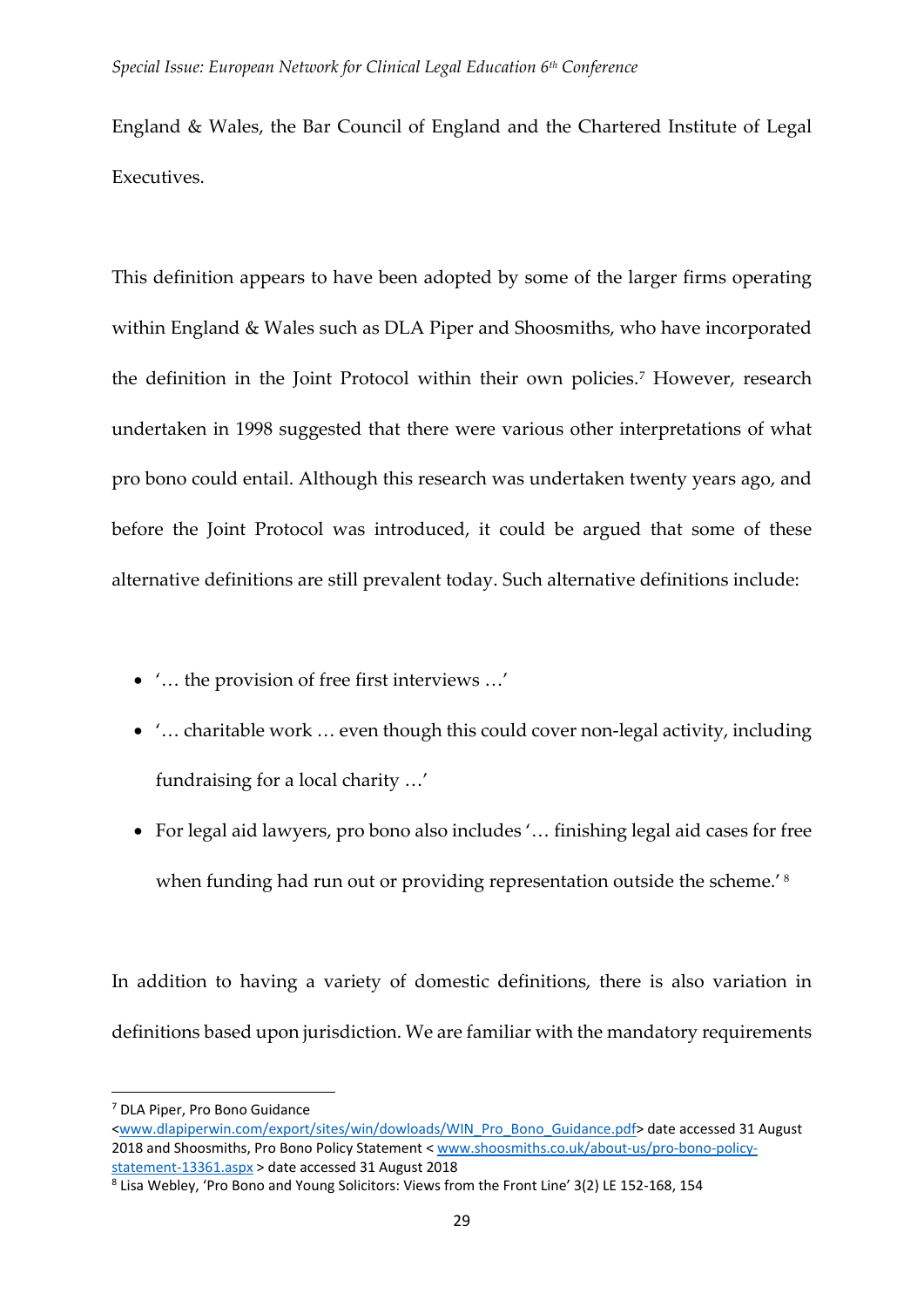of pro bono activity in the US, and so in the American Bar Association's Model Rule 6.1 pro bono is defined as '… the provision of a minimum of 50 hours of legal services to persons of limited means … contributions to law reform as well as voluntary financial contributions to organisations which support disadvantaged members of society'. [9](#page-5-0) Within this requirement it is stated that an activity will not be considered as pro bono if a student has gained academic credit. In this instance it would largely decimate contributions to pro bono by students in England & Wales where the opportunity to take part in pro bono activities are within a law school legal clinic, where pro bono is embedded into the curriculum and academic credit is awarded.

In light of the above, it is important to appreciate that despite the formalised definition in the Joint Protocol individuals will have their own interpretations. This has a significant impact upon the perception of the opportunities available to participate in pro bono activities once in practice. It may therefore be the case that a large proportion of the legal profession contribute their time to undertake pro bono work which is not formally recognised. Furthermore, the variations in definitions also make it difficult to compare between jurisdictions and so lessons learnt in a different jurisdiction is not directly applicable to any other. This is supported by Mcleay<sup>[10](#page-5-1)</sup> who suggests that it is difficult to compare the volume of pro bono work around the world because of the

<span id="page-5-0"></span> <sup>9</sup> Alpheran Babacan and Hurriyet Babacan, 'Enhancing civic consciousness through student pro bono in legal education' (2017) 22(6) THE 672-689, 672-673

<span id="page-5-1"></span> $10$  Fiona Mcleay, 'The legal profession's beautiful myth: surveying the justifications for the lawyer's obligation to perform pro bono work' (2008) 15(3) IJLP 249-271, 251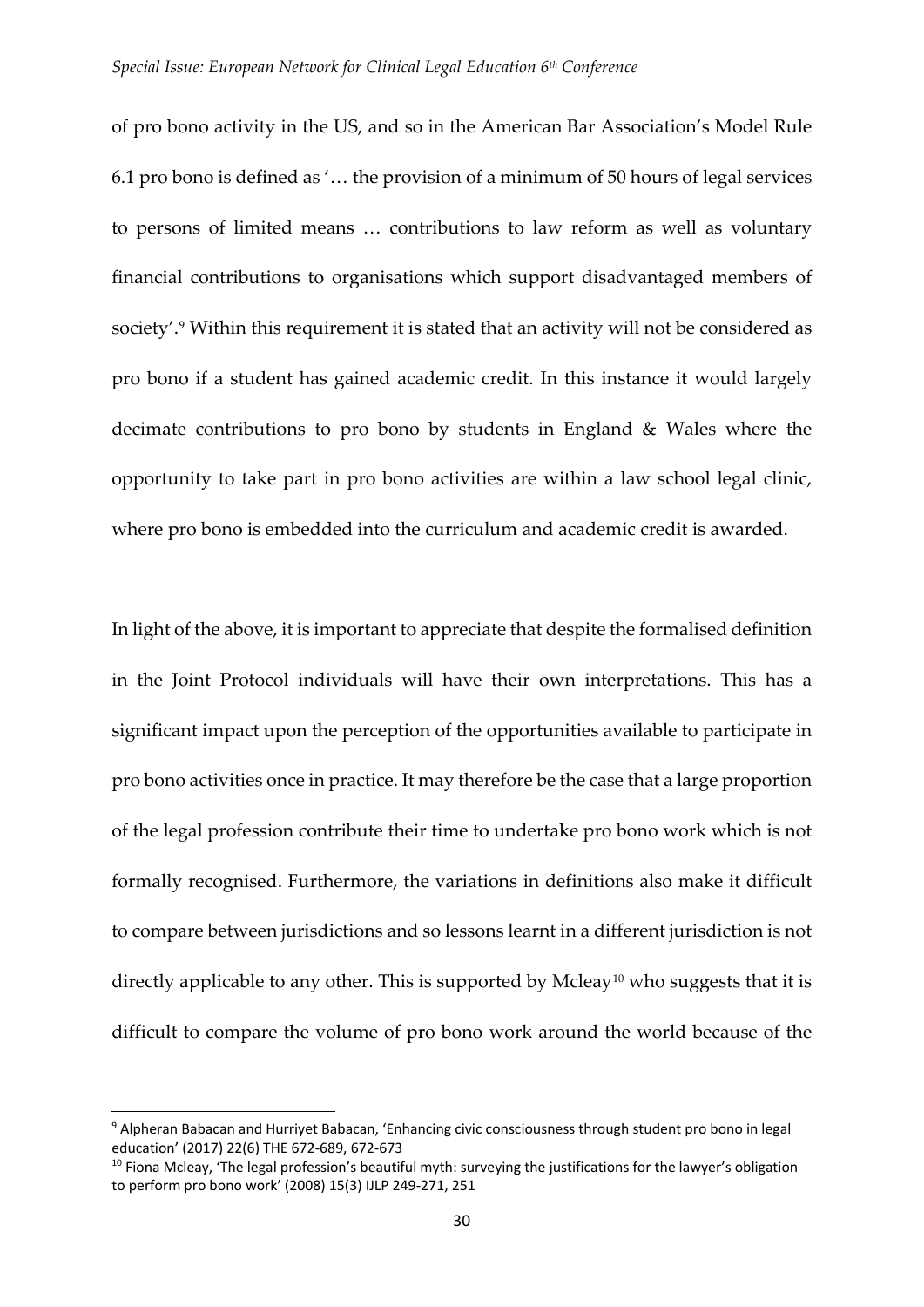variations in definitions and the lack of consistent reporting of such work. Nevertheless, this paper will draw on experiences in the US and Australia for illustrative purposes.

#### **Professional Bodies Standpoint**

Tewksbury and Pedro state that '… what characterizes all pro bono legal work is a commitment and professional obligation to provide legal services for the betterment of society'.[11](#page-6-0) This is supported by the Law Society of England Wales who within their Pro Bono Policy (the Policy) state that pro bono work is an '… exceptionally important contribution to society …'[12](#page-6-1) The provision of pro bono services is therefore considered to be a professional obligation, which is endorsed by the professional bodies in England and Wales. In particular, the Law Society have developed significant guidance to promote pro bono amongst the legal profession (namely solicitors). They have created The Pro Bono Charter (the Charter), they have contributed to the Pro Bono Joint Protocol on Legal Work and have implemented a Pro Bono Policy (the Policy). It is therefore clear that the professional bodies value and encourage individuals to undertake pro bono work.

<span id="page-6-0"></span><sup>&</sup>lt;sup>11</sup> Richard Tewksbury and Elizabeth Pedro, 'Giving back and helping others: Pro bono legal work by young attorneys' (2000) 12(4) CJS 409-422, 410

<span id="page-6-1"></span><sup>12</sup> Law Society of England and Wales, Pro Bono Policy (undated) [< https://www.lawsociety.org.uk/Support](https://www.lawsociety.org.uk/Support-services/Practice-management/Pro-bono/Pro-bono-policy/)[services/Practice-management/Pro-bono/Pro-bono-policy/](https://www.lawsociety.org.uk/Support-services/Practice-management/Pro-bono/Pro-bono-policy/) > date accessed 14 November 2018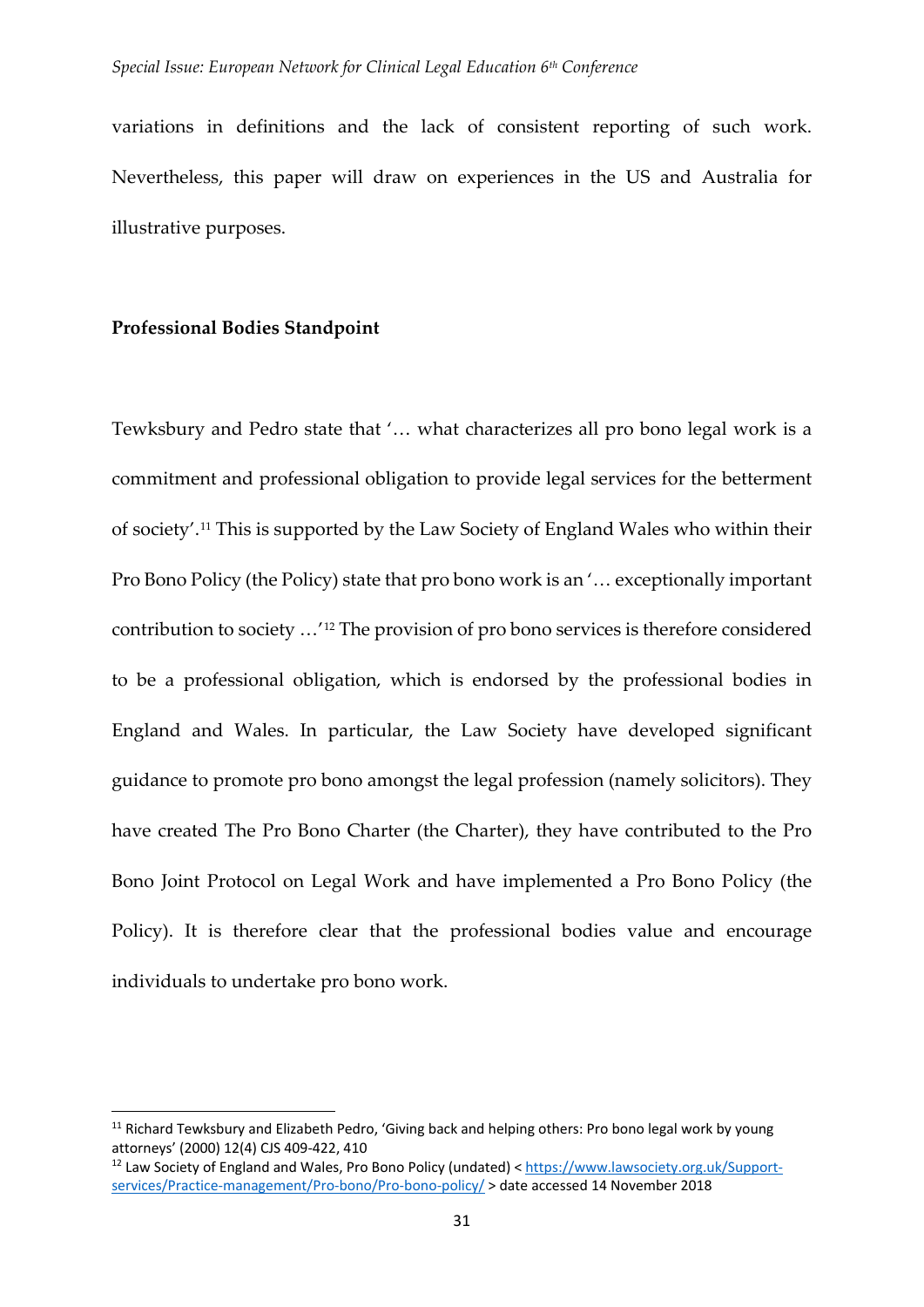Within the Policy it states that the objectives of the Law Society<sup>[13](#page-7-0)</sup> in encouraging pro bono activities include: to promote the social contribution made by the profession; to improve access to justice and to meet unmet legal needs; to support solicitors to undertake pro bono work; and to strengthen existing networks to enable a collective response to the Legal Aid, Sentencing and Punishment of Offenders Act 2012.[14](#page-7-1) Under the Charter the Law Society recognises that '… at all stages throughout their career, solicitors have the capacity to use their professional expertise to help those with legal needs and [they] will strive to encourage a commitment to pro bono throughout the solicitor profession'.[15](#page-7-2) This commitment is reflected in the Joint Protocol, which highlights that 'commitment to the delivery of pro bono work is encouraged throughout a lawyer's professional life, as a student and in practice, through to and including retirement'.[16](#page-7-3) For this to be supported it is suggested that pro bono champions are required through all stages of the profession so as to ensure appropriate role models exist for the promotion of pro bono work.[17](#page-7-4)

Although the guidance makes it clear that pro bono is not a replacement to legal aid, it does focus significantly on the commitment to improve access to justice, and to meet unmet legal need. Abbey and Boon go as far as to suggest that 'if government cannot

<span id="page-7-0"></span><sup>&</sup>lt;sup>13</sup> Law Society of England and Wales. Thereafter any reference to the Law Society is that of the Law Society of England and Wales.

<span id="page-7-1"></span><sup>&</sup>lt;sup>14</sup> Pro Bono Policy (n12)

<span id="page-7-3"></span><span id="page-7-2"></span><sup>&</sup>lt;sup>15</sup> The Pro Bono Charter (n5)<br><sup>16</sup> Joint Pro Bono Protocol for Legal Work < [https://www.lawsociety.org.uk/Support-services/Practice](https://www.lawsociety.org.uk/Support-services/Practice-management/Pro-bono/The-pro-bono-protocol/)[management/Pro-bono/The-pro-bono-protocol/](https://www.lawsociety.org.uk/Support-services/Practice-management/Pro-bono/The-pro-bono-protocol/) > date accessed 14 November 2018

<span id="page-7-4"></span> $17$  Loder (n1) 500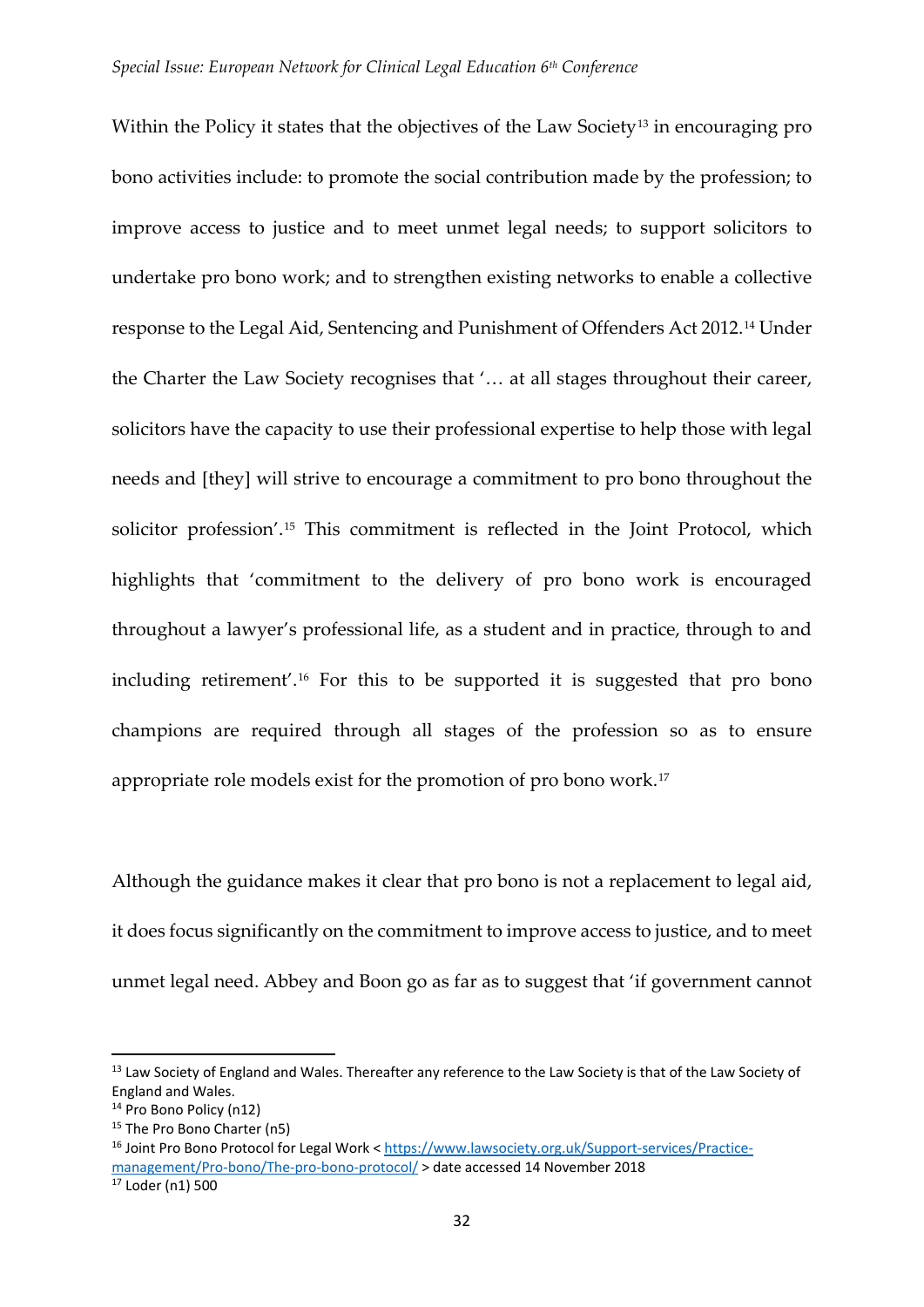or will not guarantee [access to justice], a profession which controls access has a social responsibility which it should not seek to evade.'[18](#page-8-0) There is therefore a tension between the professional bodies' objectives to promote pro bono work, which by extension includes access to justice, and the views of the profession, who become resentful of having to fill the justice gap that ought to be addressed by the government. Certainly in the US it has been argued that the professional bodies' approach to the delivery of pro bono work is aspirational, and as such actual participation remains low.[19](#page-8-1) That could apply to England & Wales, particularly when consideration is made to the actual hours contributed to pro bono by the profession.

## **The Attitude of the Profession**

Sossin suggests that 'if access to justice includes as one of its components access to lawyers, then it is appropriate to look to the legal profession for leadership in advancing access to justice in this sense'.[20](#page-8-2) The profession does not appear to be in dispute with the premise that the provision of pro bono work is a professional obligation. This obligation is articulated by Hoffman, who confirms that 'Because access to legal services is important, and the position of lawyers is quite privileged, some conclude that the legal profession has an obligation to ensure that everyone has

<span id="page-8-0"></span><sup>&</sup>lt;sup>18</sup> Robert Abbey and Andy Boon, 'The provision of free legal services by solicitors: a review of the report of the Law Society's Pro Bono Working Party' (1995) 2 IJLP 261-280, 277

<span id="page-8-1"></span><sup>19</sup> Sirota (n3) 567

<span id="page-8-2"></span><sup>&</sup>lt;sup>20</sup> Sossin referred to in Francesca Bartlett and Monica Taylor, 'Pro Bono Lawyering: personal motives and institutionalised practice' (2016) 19(2) LE 260-280, 267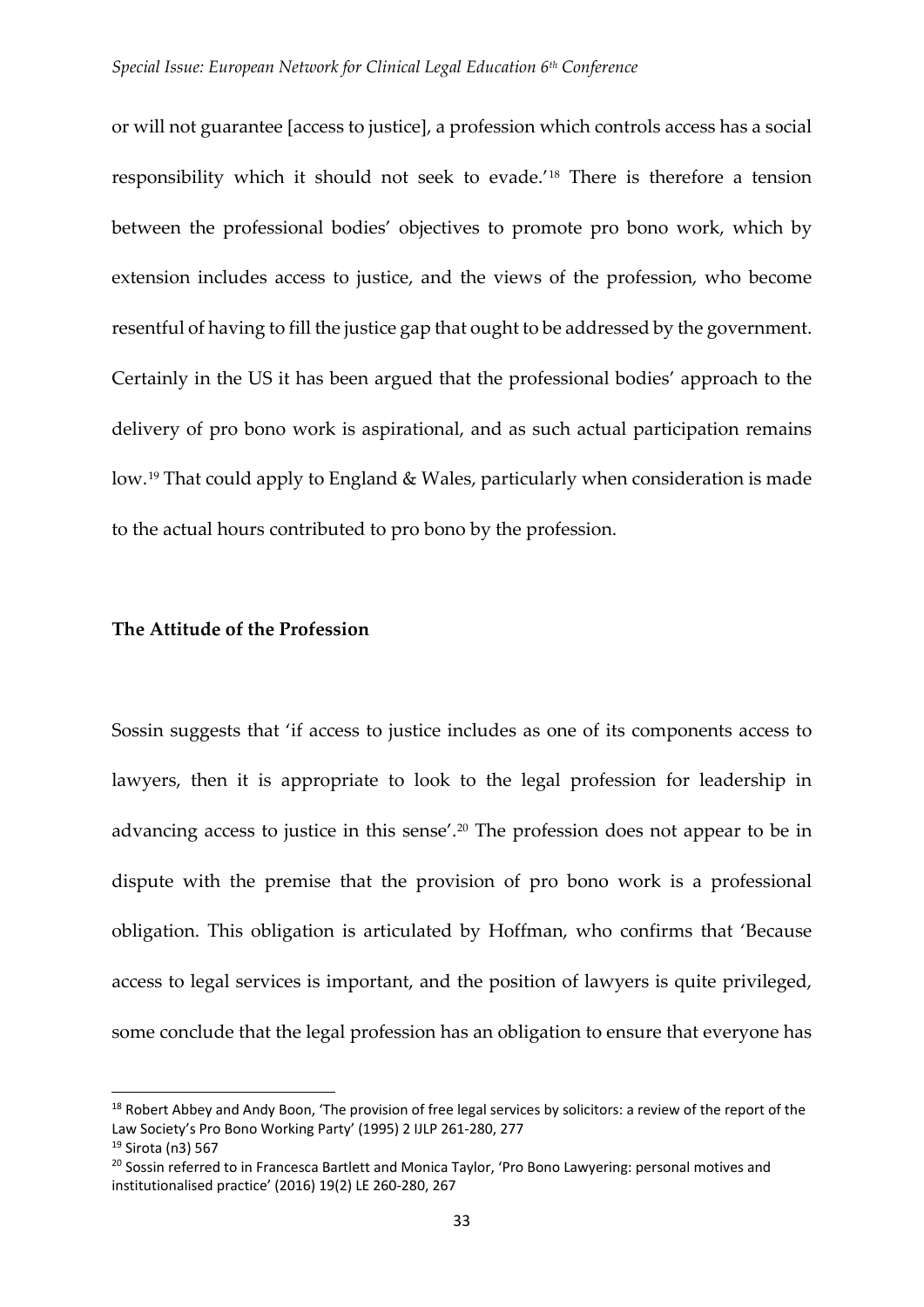access to the legal system'.[21](#page-9-0) The commonality in the arguments put forward for the justification for delivering pro bono work therefore seems to be that in order to facilitate access to justice, lawyers should make themselves accessible whether this be charging for their services, or providing it free of charge. This perception is perhaps as a result of the historical viewpoint of what a lawyer is and their standing in the community. Lawyers were once seen as serving for the public good and given their monopoly in providing legal services they are best placed to provide assistance where required.[22](#page-9-1) As a result of this privileged position, it is strongly felt amongst the profession that lawyers should not be allowed to escape this professional/ethical responsibility.[23](#page-9-2)

However, it could be argued that the traditional concept of a lawyer is no longer applicable. It is questionable as to whether the practice of law is still considered as a profession, or whether it has transformed into a business. There has been an increase in the deregulation of lawyers, the Solicitors Regulation Authority (SRA) have shifted to an outcomes focused approach and the onus is very much on the individual to comply with their professional obligations. In addition, and more significantly, there has been an increase in the areas of law that is no longer considered to be a regulated activity, which requires supervision by the SRA. For example, there are licensed

<span id="page-9-0"></span><sup>&</sup>lt;sup>21</sup> Elizabeth Hoffman, 'Legal education and early career mentoring: mid-career attorneys' pro bono commitment' (2007) 14(1) IJLP 81-96, 83

<span id="page-9-1"></span><sup>22</sup> Mcleay (n10) 254

<span id="page-9-2"></span><sup>23</sup> Abbey & Boon (n18) 277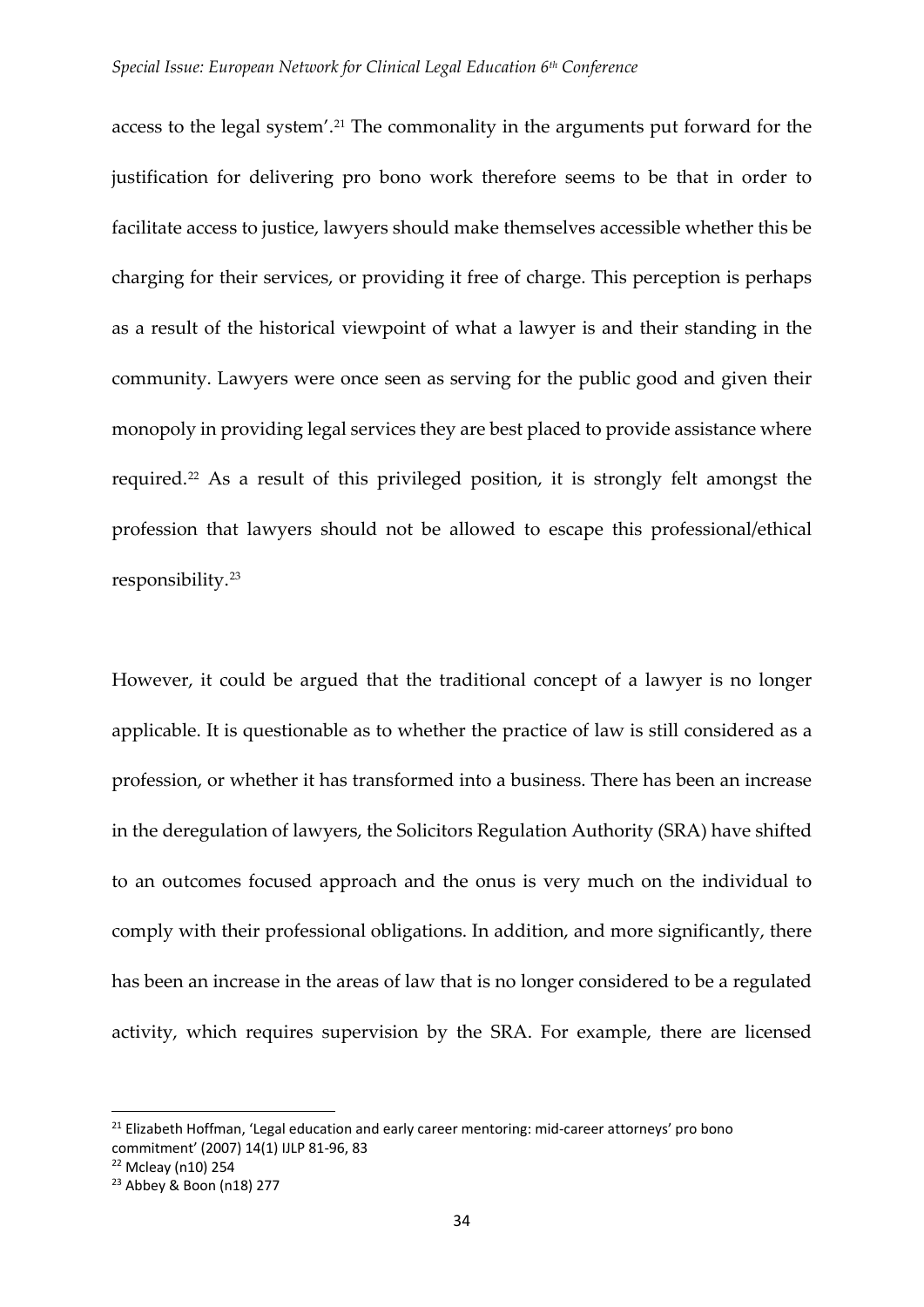conveyancers; there has been an increase in will writing companies; and with the introduction of alternative business structures there are a number of companies that offer legal services (such as the Co-op). Further to this, there are an increasing number of in-house legal departments. [24](#page-10-0) Mcleay also highlights that '… the heterogeneity of lawyers as a group and the shrinking of many of their associated monopolistic practices makes their pivotal role as the holders of keys to the justice system less secure …'[25](#page-10-1) To say that it is only the 'legal profession' that offer legal services is no longer the case, and therefore it raises the question of whether it should be the sole responsibility of the legal profession to provide access to justice in the way that has been identified above.

The notion of legal services being a business is also supported by academics and employers who emphasis commercial awareness as a key graduate attribute. Understanding how a law firm or barrister chambers work as a business is highly regarded by employers. This further contributes to the debate as to whether the profession should in fact be the sole provider of pro bono services. If operating purely as a business, it is clearly not a profitable activity to undertake work free of charge. When compared to other professions such as accountants, there are no equivalent obligations (although the argument regarding access to justice remains, for which there is perhaps no equivalent in many other professions). Some argue that 'the

<span id="page-10-0"></span> <sup>24</sup> Abbey & Boon (n18) 261-263

<span id="page-10-1"></span><sup>25</sup> Mcleay (n10) 263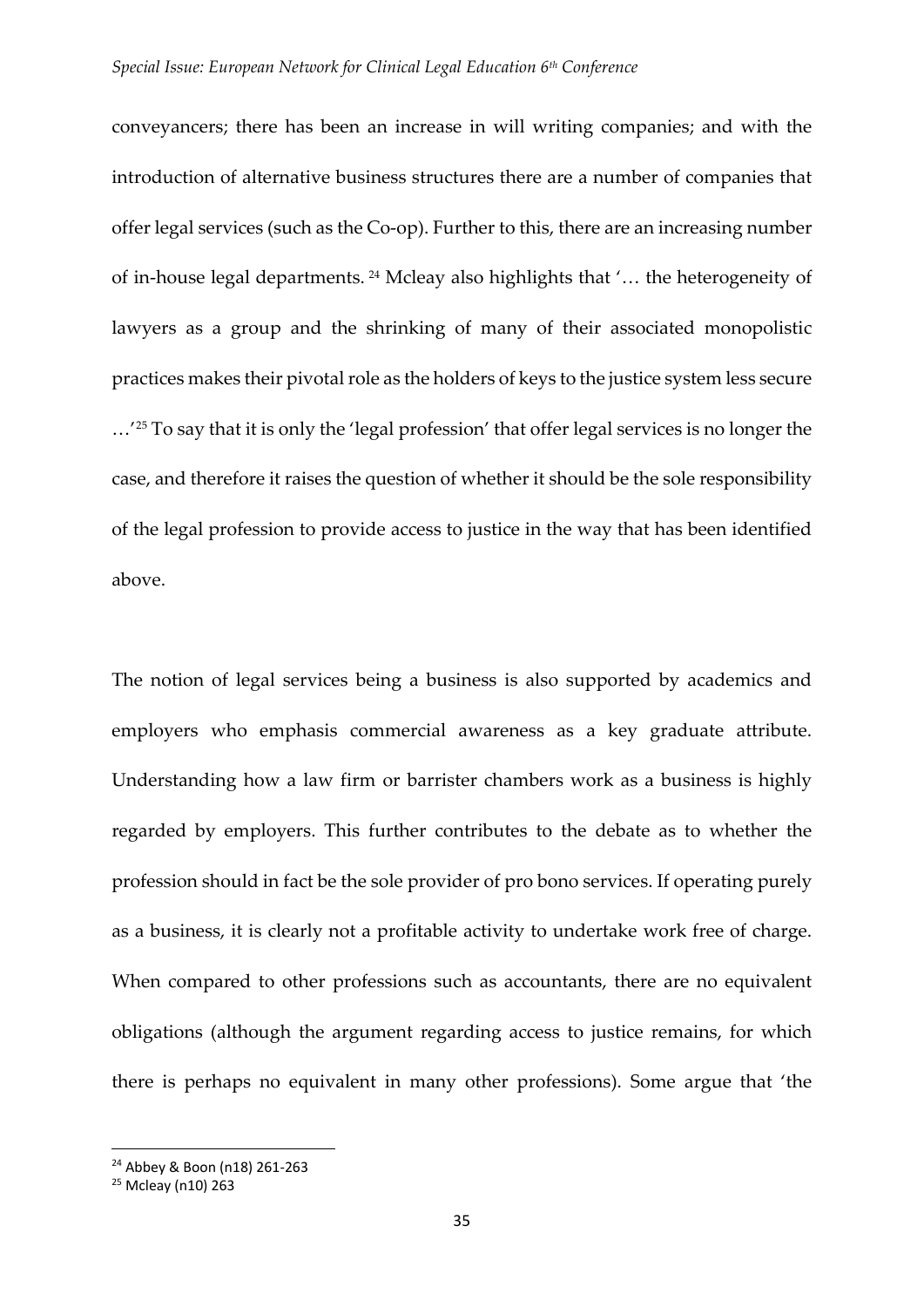responsibility of ensuring access to justice [should rest] with government and that the profession's acceptance of an ethical responsibility to do pro bono may weaken the state's obligation to make adequate provision'.[26](#page-11-0) However, others view pro bono work as enabling the individual to reconnect with the professional elements of the role of being a lawyer as a profession, rather than as a business.<sup>[27](#page-11-1)</sup>

Irrespective of whether it is the sole responsibility of lawyers to provide pro bono services, many still consider it to be an important element of being a lawyer. It is acknowledged that there are many benefits to undertaking pro bono work, not only to the individual receiving the assistance, and the local community, but to the lawyer providing that service. Indeed '… pro bono legal work is seen as a valued and valuable component of a career by the majority of young lawyers'.[28](#page-11-2) Rhodes 'describes many positive personal impacts that pro bono participation may have on lawyers, including alleviating depression and reviving sagging professional morale'.<sup>[29](#page-11-3)</sup> Davis also suggests that in addition to receiving emotional benefits from undertaking pro bono work, '… the experiences associated with doing pro bono work can re-shape their political attitudes'.[30](#page-11-4) The more cynical view is that undertaking pro bono work is for self-promotion, particularly by firms who wish to demonstrate their compliance with

<span id="page-11-0"></span> <sup>26</sup> Abbey & Boon (n18) 265

<span id="page-11-1"></span><sup>27</sup> Mcleay (n10) 254

<span id="page-11-2"></span><sup>&</sup>lt;sup>28</sup> Tewksbury & Pedro (n11) 417

<span id="page-11-3"></span><sup>&</sup>lt;sup>29</sup> Rhodes referred to in Martha Davis, 'Access and Justice: The Transformative Potential of Pro Bono Work' (2004) 73 F Law Review 903, 907

<span id="page-11-4"></span><sup>30</sup> Davis (n47) 908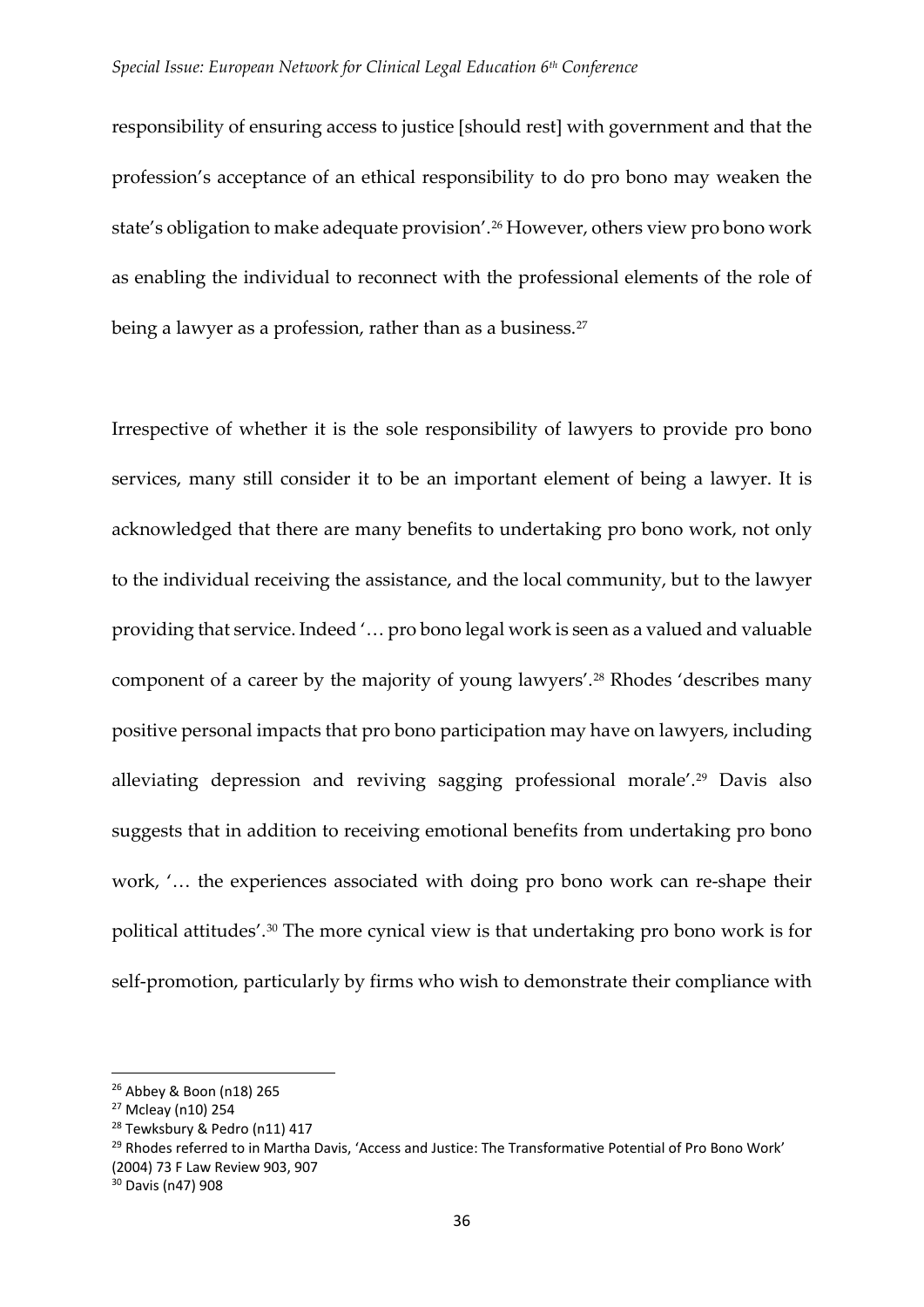social responsibility. In particular criticisms suggest that firms undertake pro bono work in order to improve their image, to help retain high quality staff, and to recruit high achievers.<sup>[31](#page-12-0)</sup> Indeed it has been reported that firms use pro bono to market themselves to graduates, perhaps on the basis that they believe that graduates value the delivery of pro bono work. However, within the job description and attributes, a commitment to pro bono is not a criteria, inferring that employers are not concerned as to whether or not a candidate is in fact committed to pro bono work.[32](#page-12-1)

Many law firms do, however, see the benefit of their staff undertaking pro bono activities. In Australia, it has been suggested that the increase in the number of much larger firms has shifted the obligation from the individual to the firm.<sup>[33](#page-12-2)</sup> This shift in responsibility can be seen in England & Wales, where the top 10 firms<sup>[34](#page-12-3)</sup> have dedicated pro bono initiatives and have integrated pro bono work within their day-to-day activities. However, it is also the case that although participation in pro bono work may be increasing and becoming more widespread, the actual time spent delivering pro bono work is relatively low.[35](#page-12-4) McKeown argues that '… at a time when demand, or at least a need, for pro bono legal services is increasing, the percentage of solicitors

<span id="page-12-0"></span> <sup>31</sup> Mcleay (n10) 251

<span id="page-12-1"></span><sup>&</sup>lt;sup>32</sup> Linden Thomas, 'It Puts the Law They've Learnt in Theory into Practice: Exploring Employer Understandings of Clinical Legal Education' in L Thomas, S Vaughan, B Malkani and T Lynch (eds), *Reimagining Clinical Legal Education* (Hart 2018) 138

<span id="page-12-2"></span><sup>33</sup> Mcleay (n10) 250

<span id="page-12-4"></span><span id="page-12-3"></span><sup>34</sup> According to The Lawyer UK 200 2017 and based on annual turnover < [https://www.prospects.ac.uk/jobs](https://www.prospects.ac.uk/jobs-and-work-experience/job-sectors/law-sector/top-uk-law-firms)[and-work-experience/job-sectors/law-sector/top-uk-law-firms](https://www.prospects.ac.uk/jobs-and-work-experience/job-sectors/law-sector/top-uk-law-firms) > date accessed 21 November 2018 <sup>35</sup> Mcleay (n10) 251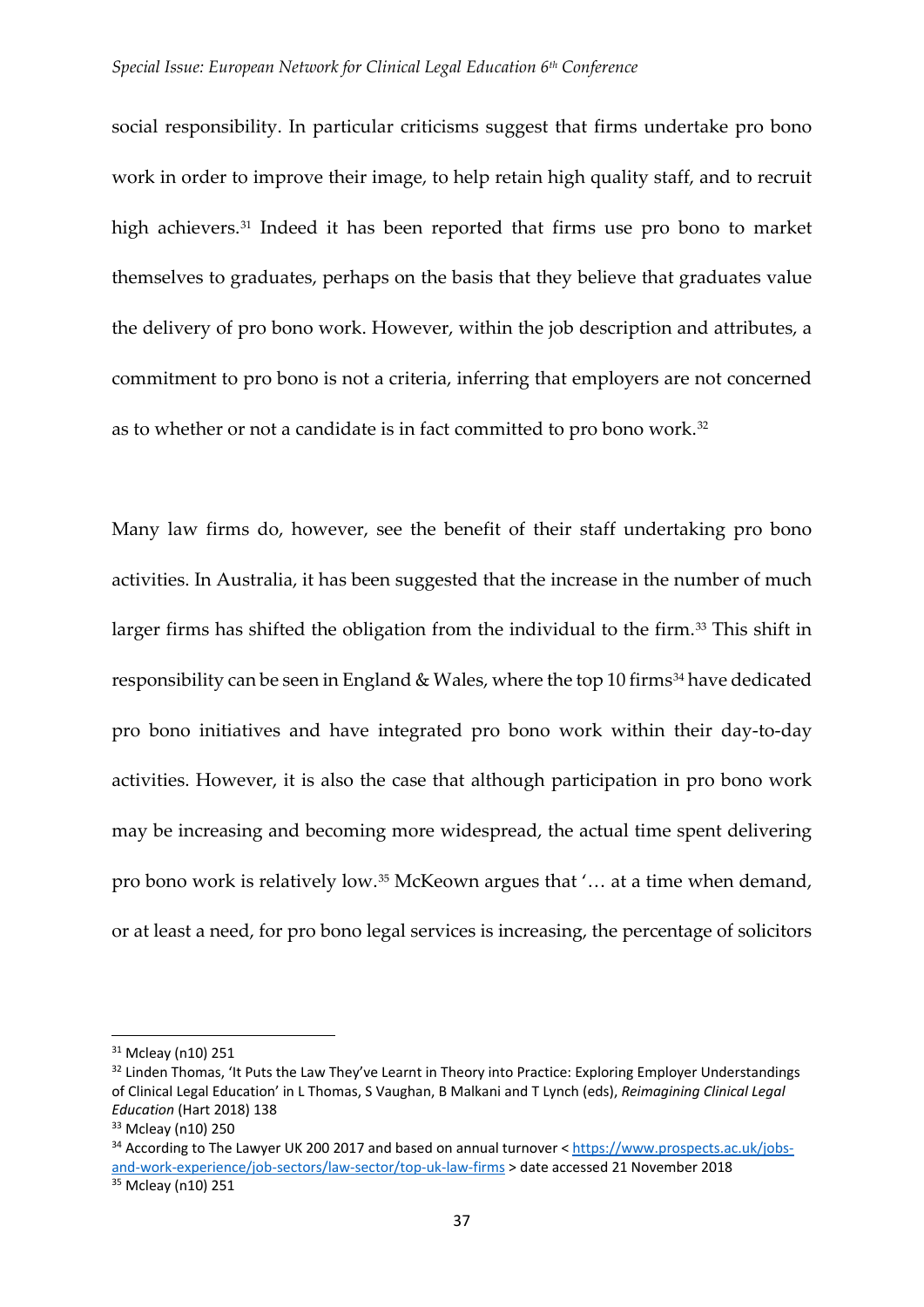providing such services is decreasing'.[36](#page-13-0) There are some stark statistics that reveal the actual, reported, contribution to pro bono work by the profession. Webley identified that 'Twenty-seven percent … of the pro bono active profession carried out less than 2 hours' *pro bono* work a month …'[37](#page-13-1) In their 2016-2017 report LawWorks confirmed that 'Last year 6,000 individuals volunteered across the LawWorks Clinics Network, a 24% increase on the previous year'.[38](#page-13-2) This may be so, but given that there are currently 146,625 practising solicitors in England & Wales, $39$  that only represents approximately 5% of the population of practising solicitors. It should perhaps be noted that these statistics are reflective of activities that are reported, and based on an earlier discussion, not all pro bono work is therefore being reported. Nevertheless, it does demonstrate a disconnect between the importance of pro bono work advocated by the profession, and the commitment given to pro bono work.

If students value undertaking pro bono work within their undergraduate degree (discussed below); if the professional bodies encourage individuals to participate throughout their legal career; and if employers say they believe it to be a professional obligation why is there a lack of commitment from qualified solicitors? Reasons cited for not undertaking pro bono work whilst in practice include: lack of

<span id="page-13-0"></span><sup>&</sup>lt;sup>36</sup> Paul McKeown, 'Pro Bono: What's in it for law students? The students' perspective' (2017 24(2) IJCLE 43-80, 47

<span id="page-13-1"></span> $37$  Webley (n8) 159<br> $38$  LawWorks (n4)

<span id="page-13-2"></span>

<span id="page-13-3"></span><sup>&</sup>lt;sup>39</sup> Solicitors Regulation Authority < [https://www.sra.org.uk/sra/how-we](https://www.sra.org.uk/sra/how-we-work/reports/data/population_solicitors.page)[work/reports/data/population\\_solicitors.page](https://www.sra.org.uk/sra/how-we-work/reports/data/population_solicitors.page) > date accessed 21 November 2018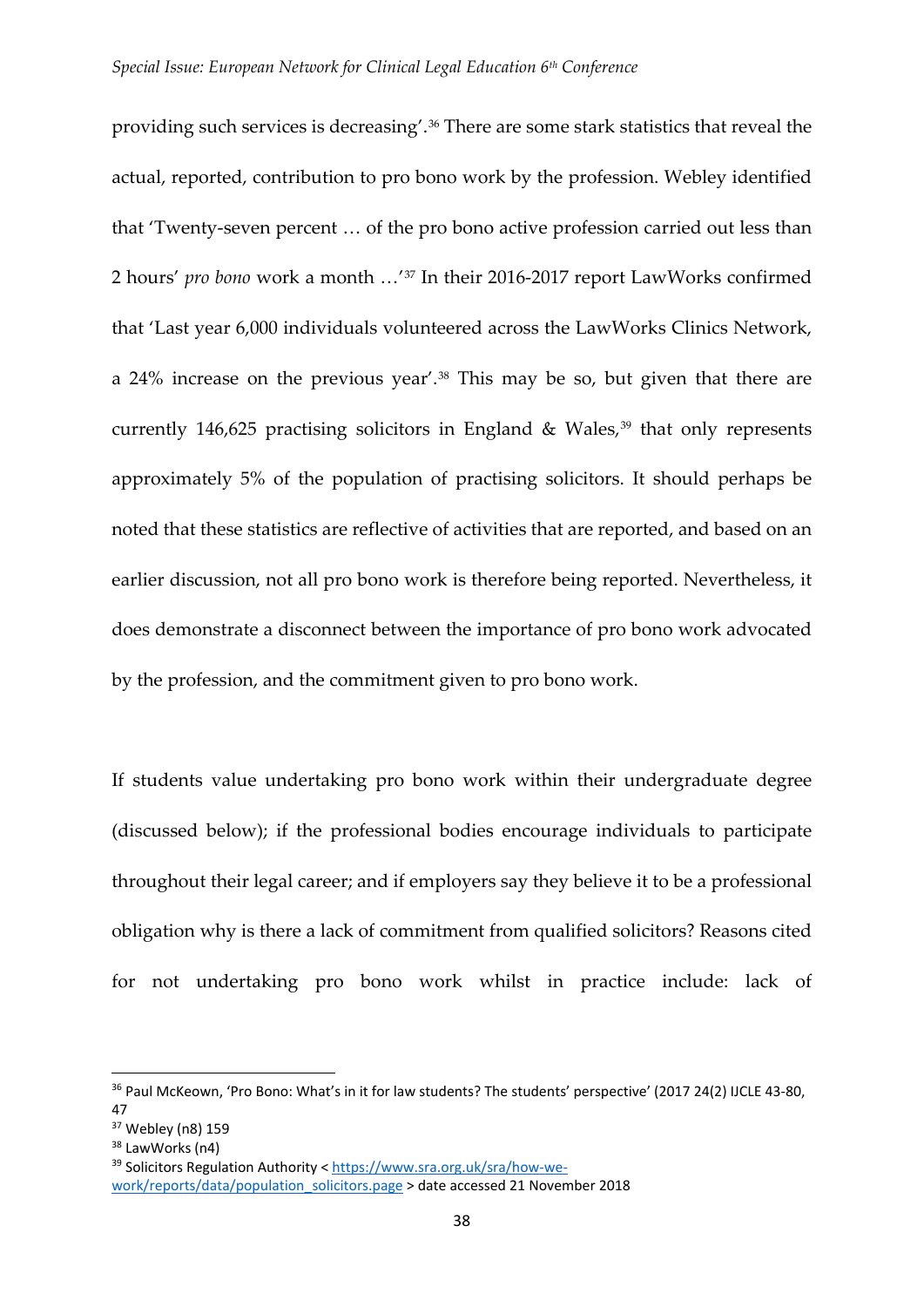experience/knowledge in the law, lack of time, limitations imposed by regulation, and not being aware of the opportunities available.[40](#page-14-0) It is the case that regulations may restrict, even prevent, participation. In particular the Joint Protocol states the following:

2.5 The pro bono legal work should only be undertaken by a lawyer who is adequately trained, has appropriate knowledge, skills and experience and, where necessary, is adequately supervised for the work in question.

2.6 … minimum level of legal expertise and experience as would be required if that particular work in question was paid for.

2.9 Pro bono legal work must not be undertaken without appropriate insurance.

Whilst it is clear that these measures are required to protect the client/consumer, it is also understandable that they can form a barrier to participation by lawyers who lack support from their firm to undertake such work. Those in this position often dedicate their personal time and funds to providing pro bono services, and are aware that such dedication will not be rewarded by their employer.<sup>[41](#page-14-1)</sup> Therefore, to dedicate additional

<span id="page-14-0"></span><sup>&</sup>lt;sup>40</sup> These appear to be the overriding reasons for lack of participation, which have been identified in numerous studies including McKeown (n16) 45 and Tewksbury & Pedro (n29) 417

<span id="page-14-1"></span><sup>41</sup> Webley (n8) 277-278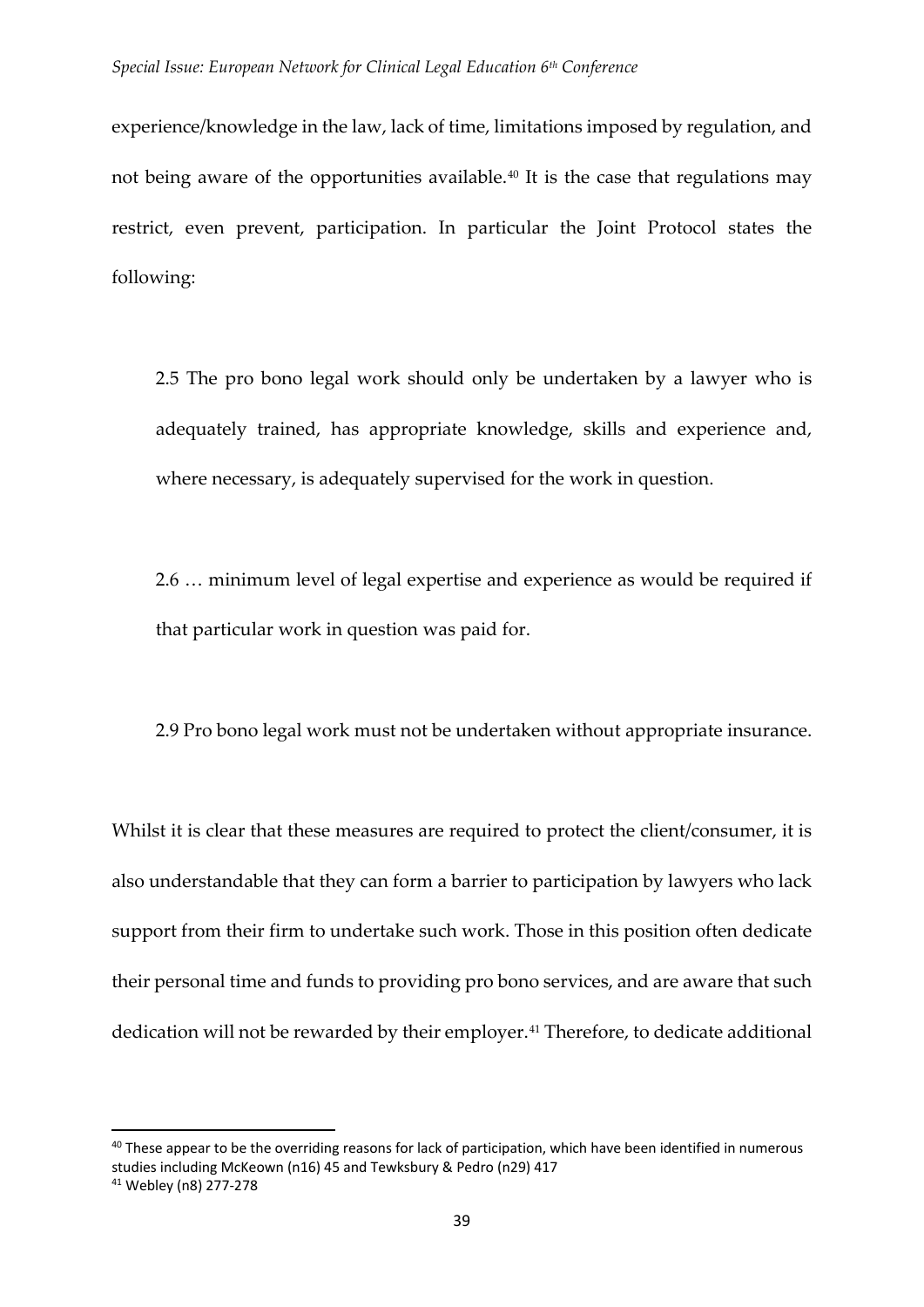#### *Special Issue: European Network for Clinical Legal Education 6th Conference*

hours outside of the standard contractual obligations requires a significant commitment. Therefore, the lack of participation in pro bono work can be attributed to the prioritisation afforded by the employer to such work.<sup>[42](#page-15-0)</sup> This is highlighted by Bartlett & Taylor who identified that although 'Our junior respondents were … inculcated with the spirit of pro bono, they knew they must carefully manage their hours with an eye to the corporate imperatives of their employers'.<sup>[43](#page-15-1)</sup>

There seems to be a general sense that pro bono work is not valued as the equivalent to billable hours, and although the profession considers pro bono work to be important, yet again it does not appear to reflect the reality. It is suggested that in order to increase a commitment to pro bono work by practising solicitors, firms need to be willing to '… view *pro bono* as a partnership between themselves and their staff, if they allow them time, provide them with supervisory support and offer sufficient recognition for their efforts'.<sup>44</sup> This viewpoint is reflected in a response within the study undertaken by Bartlett & Taylor, where a respondent commented as follows:

I think the bottom line is, it has to be work which has a value, that people aren't being punished for doing, and by that I mean if you're in a firm and the structure in the way in which lawyers are assessed is they write down things

<span id="page-15-0"></span> <sup>42</sup> Tewksbury & Pedro (n11) 147

<span id="page-15-1"></span><sup>43</sup> Bartlett & Taylor (n20) 276

<span id="page-15-2"></span><sup>44</sup> Webley (n8) 168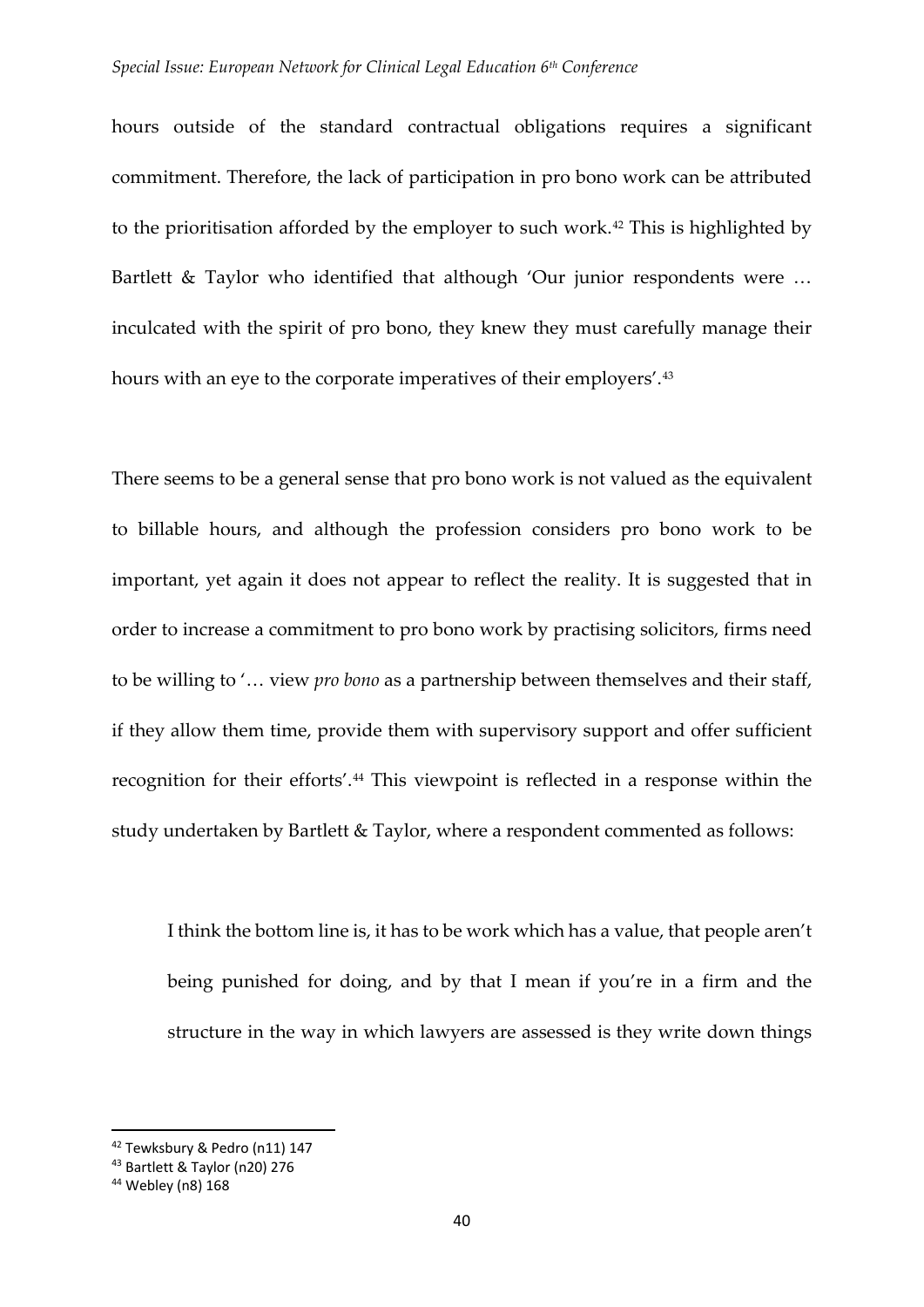on a time sheet, pro bono has to be part of that, it's got to be treated as real work … it's got to be actually seen as being part of someone's day to day practice as opposed to some special added extra that you're meant to do when all the other work is finished.[45](#page-16-0)

This would potentially be difficult for small-medium sized firms whose profit margin is prioritised. As identified earlier, the current top 10 firms in England & Wales are already integrating pro bono within the day to day activities of their solicitors. However, the opportunity or ability to undertake pro bono work is dependent on the ethos and commitment of the firm itself. Where there is a '… non-existent programme or the [lack of a] time recording system [it] meant pro bono work was hard to undertake and was not encouraged by the employer'.[46](#page-16-1) Furthermore, Webley argues that 'High street practitioners were more likely to receive a strong signal from their firm, either being encouraged to carry out *pro bono* legal services … or discouraged from doing so …'[47](#page-16-2) Despite the barriers placed on practitioners there is a sense that given the opportunity to do so solicitors do want to take part in pro bono work.[48](#page-16-3) There is therefore scope to increase and develop commitment to pro bono work that is reflective of the importance placed on undertaking the same.

<span id="page-16-0"></span> <sup>45</sup> Bartlett & Taylor (n20) 274

<span id="page-16-1"></span><sup>46</sup> Bartlett & Taylor (n20) 277

<span id="page-16-2"></span><sup>47</sup> Webley (n8) 157

<span id="page-16-3"></span><sup>48</sup> Tewksbury & Pedro (n11) 419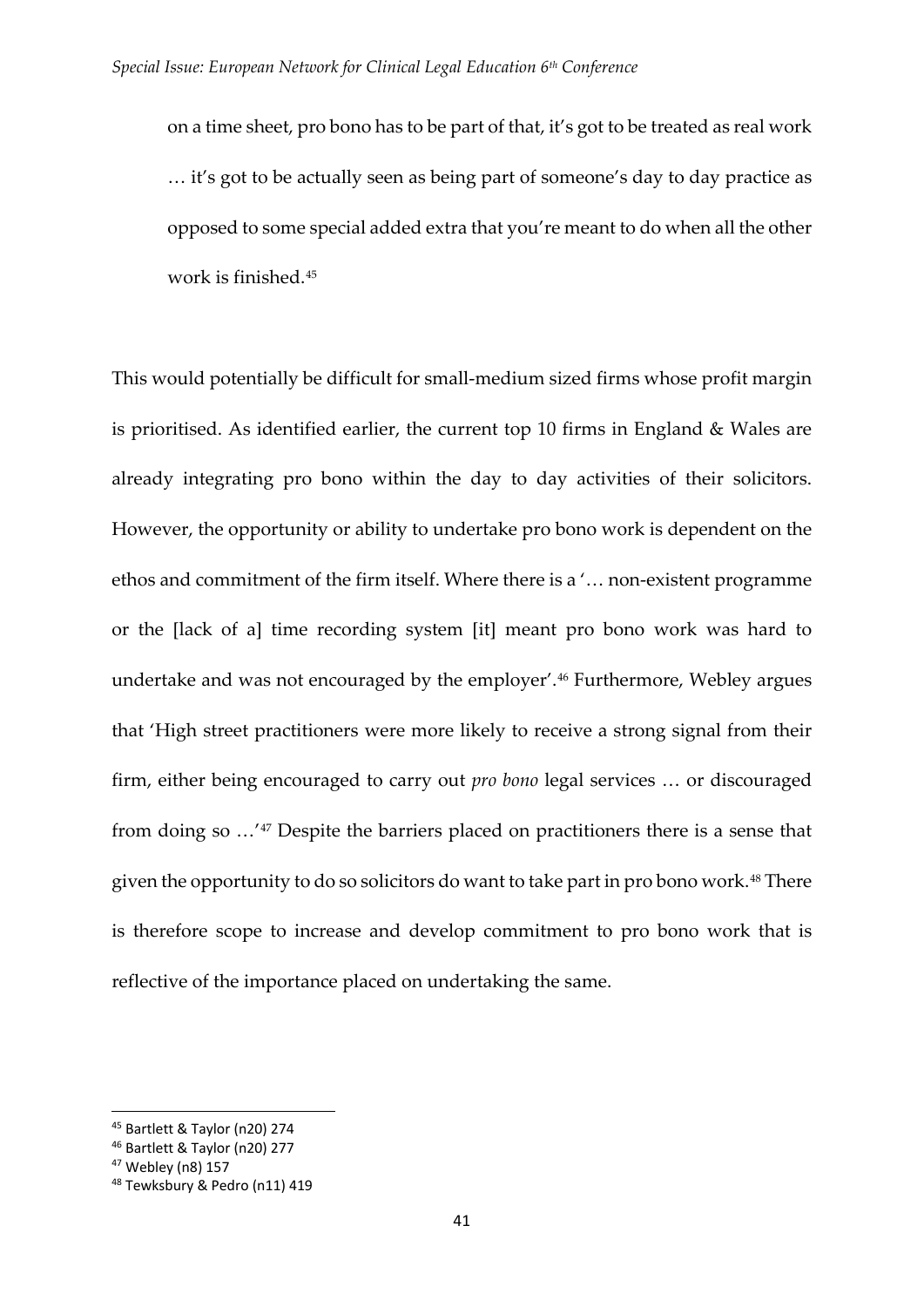# **Legal Education and Pro Bono**

If there is scope to develop a pro bono commitment, this may well need to start at the beginning of an individual's legal career. It is therefore prudent to ascertain whether such a commitment could be taught, or inculcated within an undergraduate law degree.

# Contribution by Law Schools

Higher Education institutions often place great emphasis on the provision of clinical legal education (CLE) within which pro bono is featured. There is an argument suggesting that there is a distinction between CLE and pro bono work, whereby the former is embedded into the curriculum and focuses on the development of skills and the teaching of professional obligations.<sup>[49](#page-17-0)</sup> Although the intricacies of defining CLE and pro bono is beyond the scope of this paper, it is acknowledged that differences in definitions generally exist. Nevertheless, there are some overlaps between CLE and pro bono activities offered in law schools, and so this paper will consider, in the more general sense, students providing a legal service free of charge to the general public.

<span id="page-17-0"></span> <sup>49</sup> Babacan (n9) 676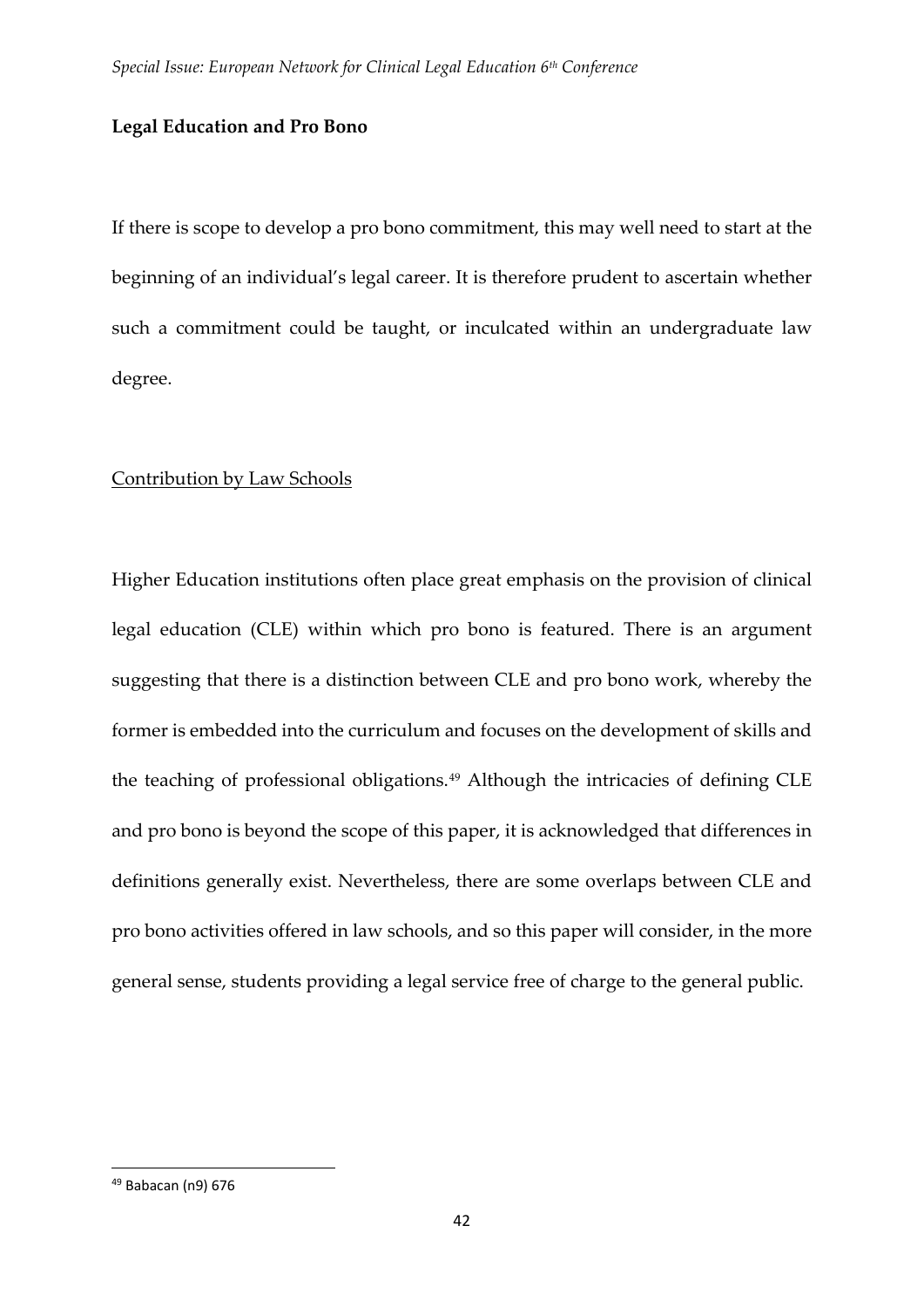Grimes and Musgrove suggest that pro bono enables students to '… develop their commitment to, and understanding of, professional values, which should in turn lead to their active involvement in pro bono work later in their professional lives'.<sup>[50](#page-18-0)</sup> Participation in such activities is multi-faceted. Not only does it provide students with an opportunity to enhance their employability skills but also enables them to contribute to access to justice through the provision of legal services. It is the first stage to legal training and therefore it also introduces professional practice to students, allowing them to 'try before they buy'. Dignan and others identify the increase in the number of law schools offering students pro bono and clinical work within the undergraduate law degree, confirming that in 2014 'over 70% of UK-based law schools have clinics'.<sup>[51](#page-18-1)</sup> There is therefore great potential for the desired outcome, referred to above, to be realised. There is plenty of opportunity for law students to be exposed to the harsh realities of life and to appreciate the struggles experienced by others when trying to access the law. As such, there are numerous opportunities for students to develop altruism, which they can continue to develop in their professional careers, and which motivates them to continue to participate in pro bono work.

However, this idealistic impact of pro bono work upon an undergraduate student is perhaps unrealistic. Not only are law schools motivated to provide these

<span id="page-18-0"></span> <sup>50</sup> Grimes and Musgrove quoted in Babacan (n9) 673

<span id="page-18-1"></span><sup>51</sup> Frank Dignan, Richard Grimes and Rebecca Parker, 'Pro Bono and Clinical Work in Law Schools: Summary and Analysis' (2017) 4(1) AJLE 1–16, 1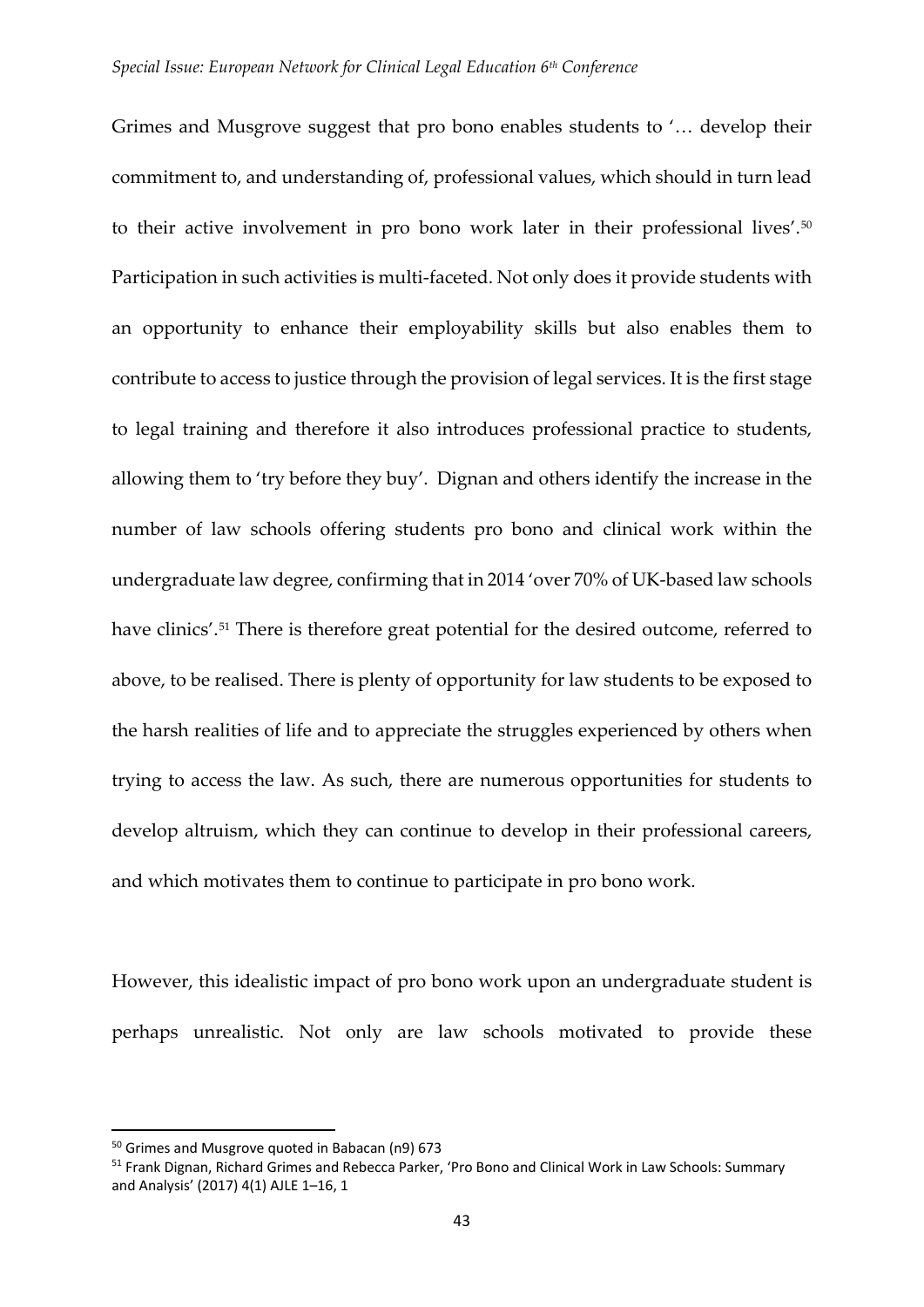#### *Special Issue: European Network for Clinical Legal Education 6th Conference*

opportunities for reasons of access to justice, but also for reasons of '… the consumerization of legal education, the employability (or otherwise) of graduates entering a competitive job market and, possibly, an increasing recognition that effective learning requires an active engagement by students in the educational process'. [52](#page-19-0) These factors impact upon the provision of pro bono work, which could either be voluntary or compulsory (as an academic credit bearing module); it could be ad hoc depending on the demands of the local community, or sustained as part of a student legal clinic; and it could be focused on social justice or simply exposing students to legal work experience. The conclusions drawn by Babacan and Babacan in 2017 was that '… unstructured experiences in student pro bono is not likely to result in the social transformation necessary to instil a commitment to providing access to justice and service to disadvantaged groups following graduation'.<sup>[53](#page-19-1)</sup> McKeown further argues that having pro bono in a legal clinic as an assessed component of a degree leads to extrinsic motivation and as such it will not lead to an inherent desire to continue to undertake pro bono work once the 'reward' of the grade has been given.[54](#page-19-2) The ideal also relies on academics, who are potentially seen as mentors, actively encouraging students to build a pro bono ethic. For this to occur there are several assumptions that have to be made, including; that the academic is/was a practitioner, that they actively take part in pro bono activities themselves and that

<span id="page-19-0"></span> <sup>52</sup> Dignan (n51) 1

<span id="page-19-1"></span><sup>53</sup> Babacan (n9) 673

<span id="page-19-2"></span><sup>54</sup> McKeown (n36) 51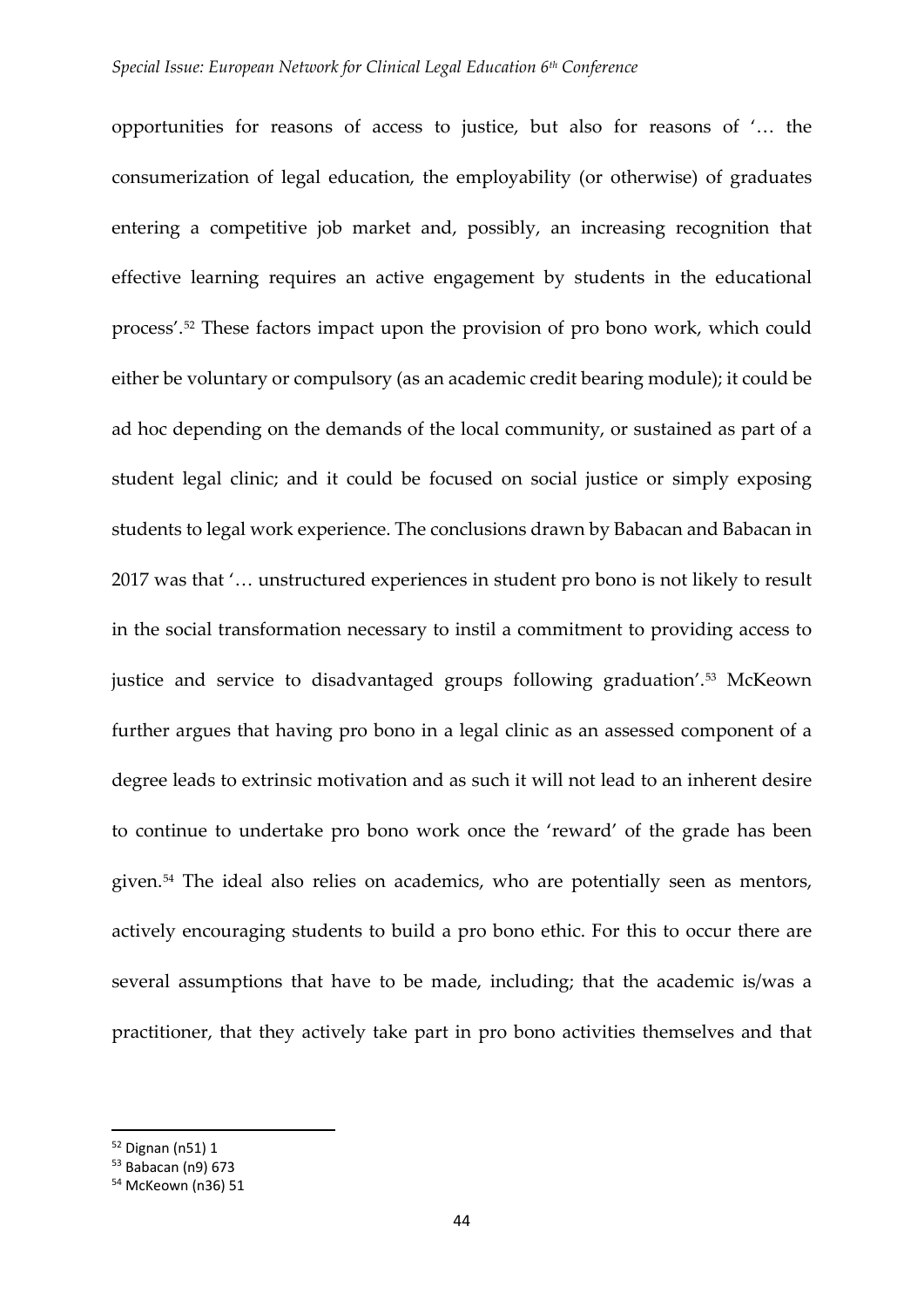whilst in practice they had a positive experience of pro bono work. If this is present, students could potentially mirror this behaviour and develop a pro bono ethic to take forward to their professional lives. Hoffman suggests that 'Having a group of teachers and/or mentors who confirm the importance of pro bono might be critical in attorney's continued commitment to pro bono work'. [55](#page-20-0) Therefore, although law schools appreciate the importance of pro bono work, beyond graduation, there are no incentives for a law school to ensure that a student continues to undertake pro bono work.

#### Student Motivations

There have been several studies that consider student motivations in undertaking pro bono work.[56](#page-20-1) In a study conducted by Rhodes, and cited by McKeown, 'Only 31% of the respondents indicated a desire to promote social justice ...'[57](#page-20-2) as being a reason for undertaking the same. In McKeown's study, it was reported that 'respondents … valued the skills development and enhanced employment prospects rather than the altruistic benefits of carrying out such work'.[58](#page-20-3) This therefore suggests that students are motivated by personal gain, and view their pro bono experiences at undergraduate level as a form of work experience. Given the current job market, it is understandable

<span id="page-20-0"></span> <sup>55</sup> Hoffman (n21) 85

<span id="page-20-1"></span><sup>56</sup> An example of which is Paul McKeown, 'Law student attitudes towards pro bono and voluntary work: The experience at Northumbria University' (2015) 22(1) IJCLE 22

<span id="page-20-2"></span><sup>57</sup> McKeown (n36) 11

<span id="page-20-3"></span><sup>58</sup> McKeown (n36) 22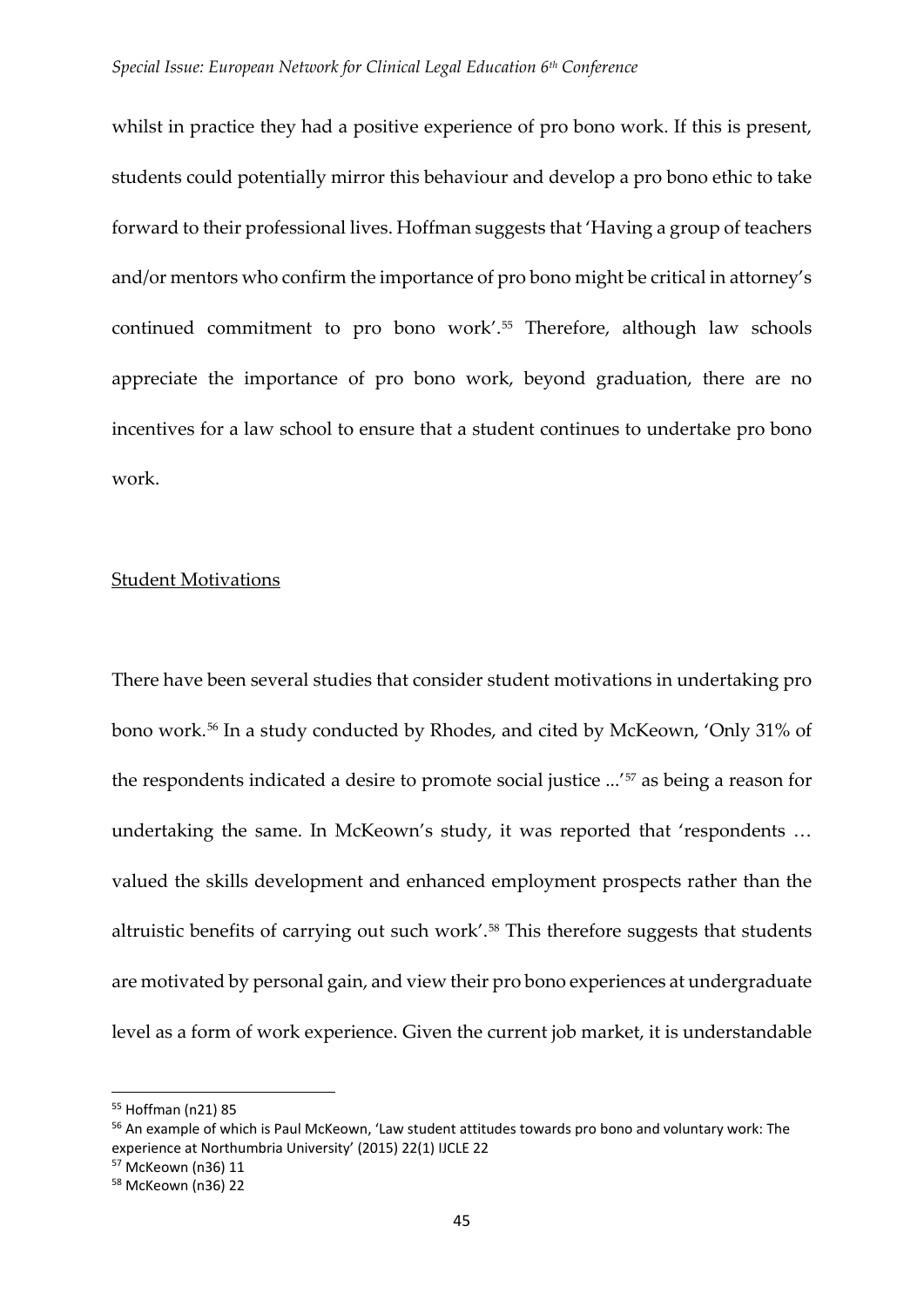that students want to ensure that they provide themselves the best opportunity to gain employment once they have graduated. This, in part, is ensuring that they have the requisite skills to be 'job ready', something which employers have expressed concerns about. Hoffman argues that although law schools encourage students to appreciate pro bono work '… law students hear not only the words within the classroom, but also the external pressures of the job market, their student debt, and the stress of billable hour minimums'. [59](#page-21-0) This is understandable, however, it does little to contribute to a commitment to pro bono work.

In essence, a student may undertake pro bono work for practical reasons, whereby they wish to develop their skills and enhance employability. Alternatively, they can be motivated by tactical reasons, where they see the benefit of promoting the image of lawyers and the institution that they attend; or for ethical reasons where they feel that it is the profession's moral obligation to provide such services. $60$  The latter is somewhat reflective of the profession's attitude towards pro bono work, as previously discussed. Despite these differing motivating factors, it is also the case that students do appreciate the importance of pro bono work within the profession and the need to provide a public service.<sup>[61](#page-21-2)</sup> Yet again, the importance of pro bono is emphasised, but research (as highlighted) suggests that the number of individuals that are committed

<span id="page-21-0"></span> <sup>59</sup> Hoffman (n21) 84

<span id="page-21-1"></span><sup>60</sup> McKeown (n36) 49

<span id="page-21-2"></span><sup>61</sup> McKeown (n36) 58-60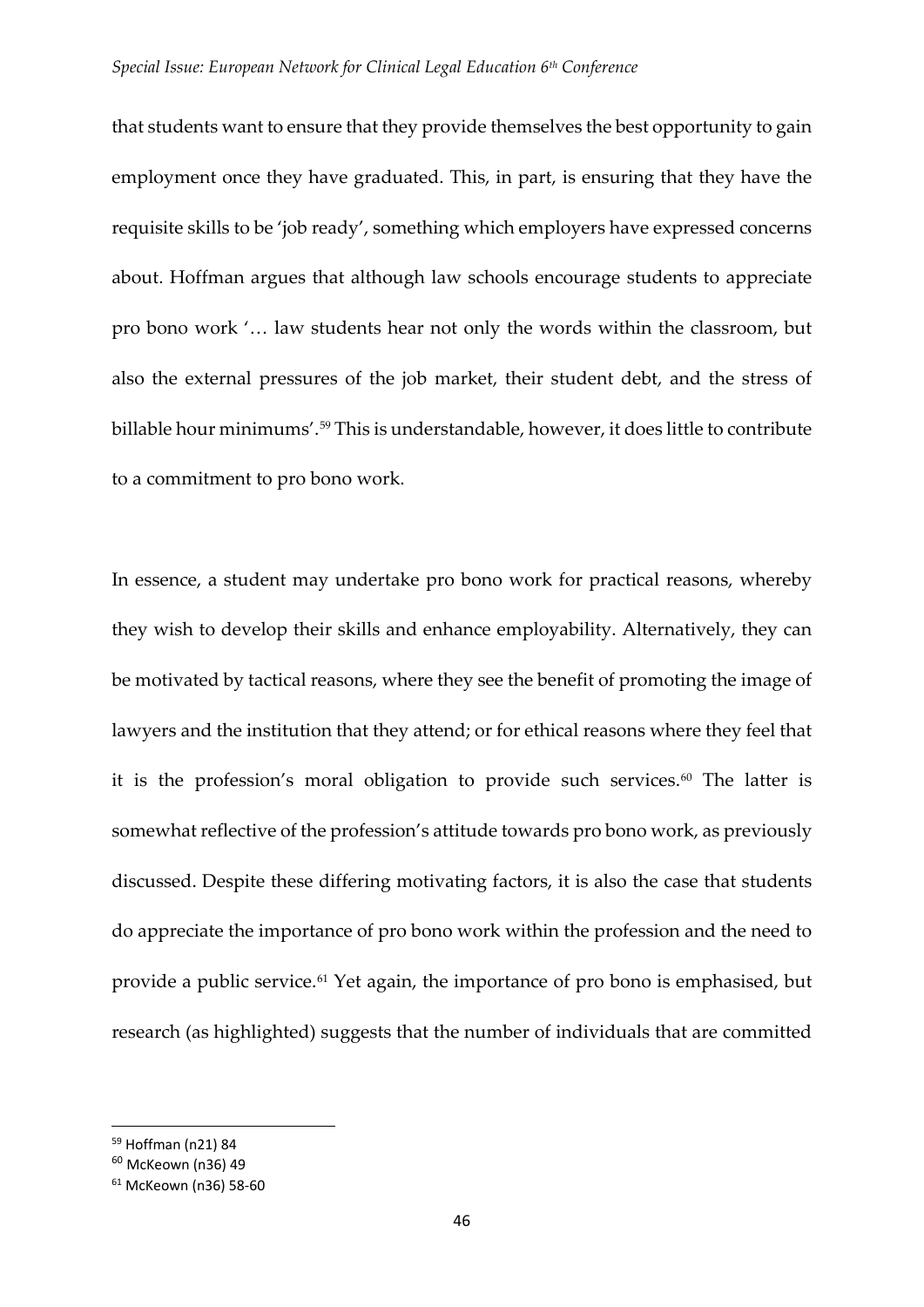to pro bono on a long-term basis is low. It is perhaps limited to those that had entered Higher Education with a desire to undertake such work, or to those who '… originally become exposed to pro bono work because it is mandated, or they wish to achieve a good grade, [where pro bono is embedded within the curriculum, who] … may then experience the intrinsic value of the work itself thus shifting their own values',<sup>[62](#page-22-0)</sup> which supports continuation of pro bono work once qualified. In a study conducted by Bartlett and Taylor,<sup>[63](#page-22-1)</sup> a respondent suggested that their motivation to undertake pro bono work once in practice stemmed from the fact that rather than having to pay tuition fees, they had received a grant. On this basis, they felt that as society had paid for their education, it was appropriate for them to give back to society by providing pro bono services. Presumably, the introduction of tuition fees will have had an impact on students perception of what they feel they owe society, or what society owes to them.

Student attitudes to pro bono work can be demonstrated from the reflections of students in the Birmingham Law School Pro Bono Group (the Group).<sup>[64](#page-22-2)</sup> Following activities undertaken in the 2017 National Pro Bono Week four students reflected on their involvement within the Group and the activities they had been involved in. They commented upon the practical legal experience that pro bono work provides to

<span id="page-22-0"></span> <sup>62</sup> McKeown (n36) 53

<span id="page-22-1"></span><sup>63</sup> Bartlett & Taylor (n20) 270-271

<span id="page-22-2"></span><sup>64</sup> Gurpreet Ballagun, Emerald Hutton, Jasmine Lalli and Catherine Ruta , Reflections on participation in the Birmingham Law School Pro Bono Group (2017) [< http://epapers.bham.ac.uk/3068/](http://epapers.bham.ac.uk/3068/) > date accessed 14 November 2018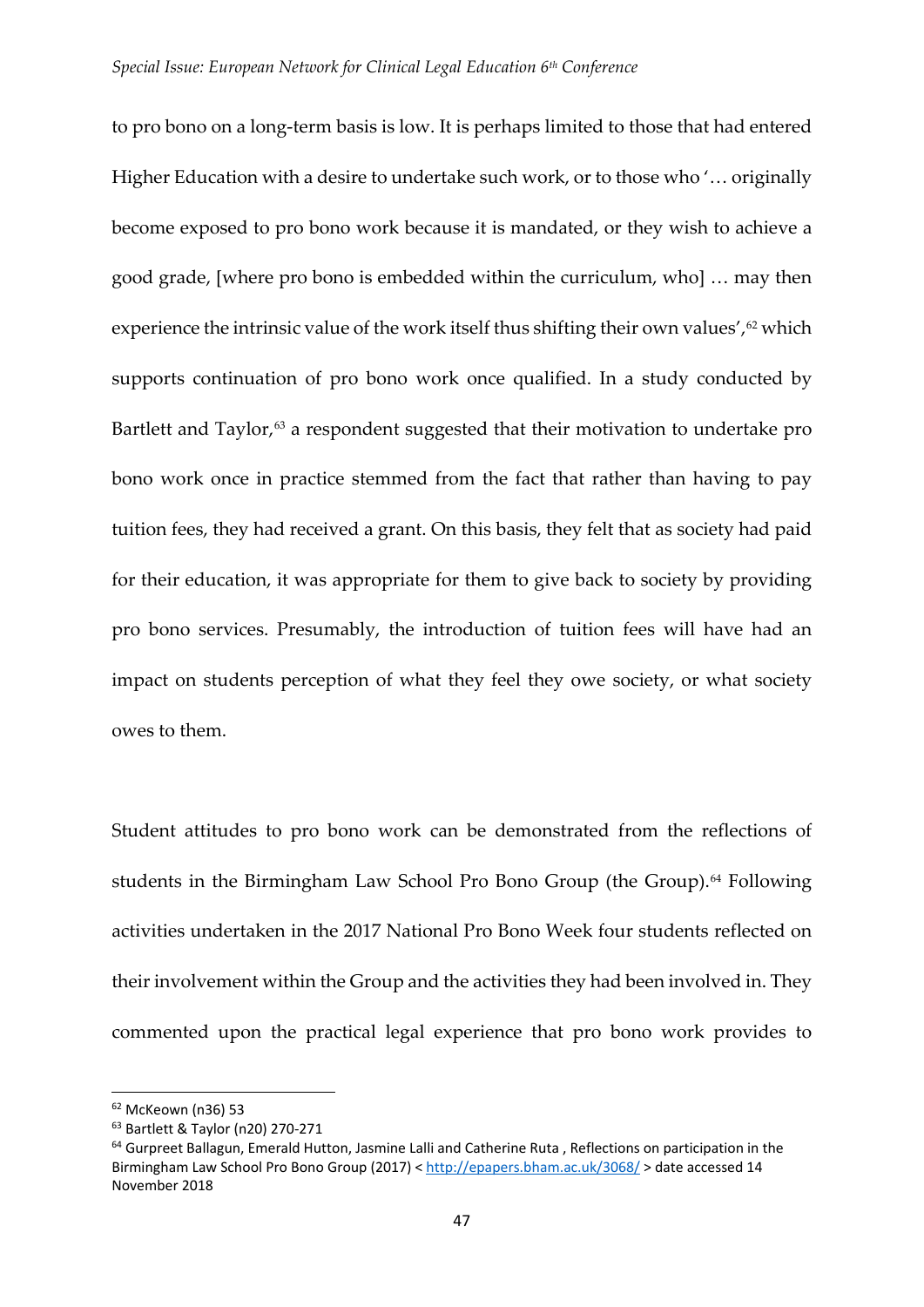students. They also identified that pro bono work enables them to network with the profession, presumably for future employability purposes, and that they could learn and develop their skillset further. However, they also recognised that their involvement in the Group contributed positively to the local community who had nowhere else to access such assistance. Although they were able to identify the positive impact of pro bono work, whether their involvement in the Group instilled a long-term commitment to pro bono work is open to question. Nevertheless, students who undertake pro bono work as part of their undergraduate law degree often comment upon their experiences positively, and those students tend to express '… a stronger opinion that students should undertake pro bono work as a mandatory part of their programme of study …'[65](#page-23-0) Mandating pro bono work at undergraduate level may not have the desired effect of instilling a long term commitment to pro bono. Loder<sup>[66](#page-23-1)</sup> suggests that students who have a predisposition to pro bono work will not be adversely affected if they are required to do pro bono work on a mandatory basis. However, where a student did not have this pre-existing desire to do pro bono work, they are more likely to feel resentment towards such work, which can have a negative effect on building a pro bono culture and/or long-term commitment.

Thus, at the legal education stage emphasis is placed on the importance of pro bono work as a means to develop a student's understanding of the law and professional

<span id="page-23-1"></span><span id="page-23-0"></span><sup>&</sup>lt;sup>65</sup> McKeown (n56) 29<br><sup>66</sup> Loder (n1) 475-476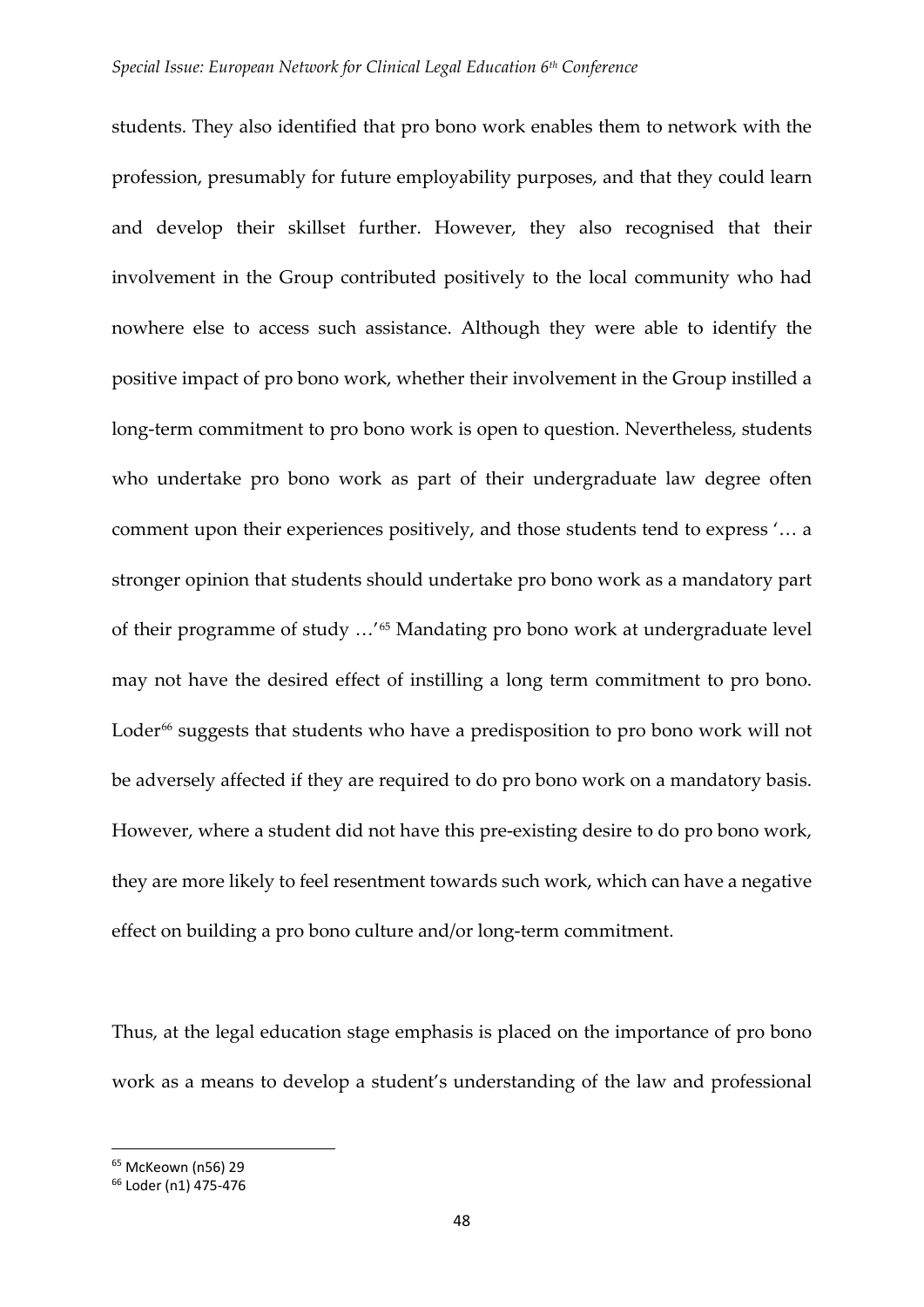practice. The positive by-product of this is the contribution made to access to justice to the local community upon which the law school serves. It is not in dispute that law schools and law students value the importance of pro bono work, identifying it as a professional obligation. However, as has been demonstrated above, beyond graduation there is a lack of a consistent and systematic approach to actively encourage students to commit to pro bono work on a long-term basis.

#### **Recommendations for Developing a Pro Bono Commitment**

As has been identified the significance of undertaking pro bono work is understood throughout a lawyer's career, as a student through to retirement and is both supported and encouraged by the professional bodies. The reality is that there are lawyers who dedicate a considerable amount of time and effort to delivering pro bono services, whether this be for personal, professional or ethical reasons. Such efforts should be commended as an '… exceptionally important contribution to society'.[67](#page-24-0)

The de-regulation of the profession has brought into question where the responsibility for providing pro bono services should lie. In particular, the question is whether it should be the sole responsibility of lawyers. Irrespective of this, it is acknowledged that those who do provide legal services are in a privileged position, as specialist

<span id="page-24-0"></span> <sup>67</sup> Pro Bono Policy (n12)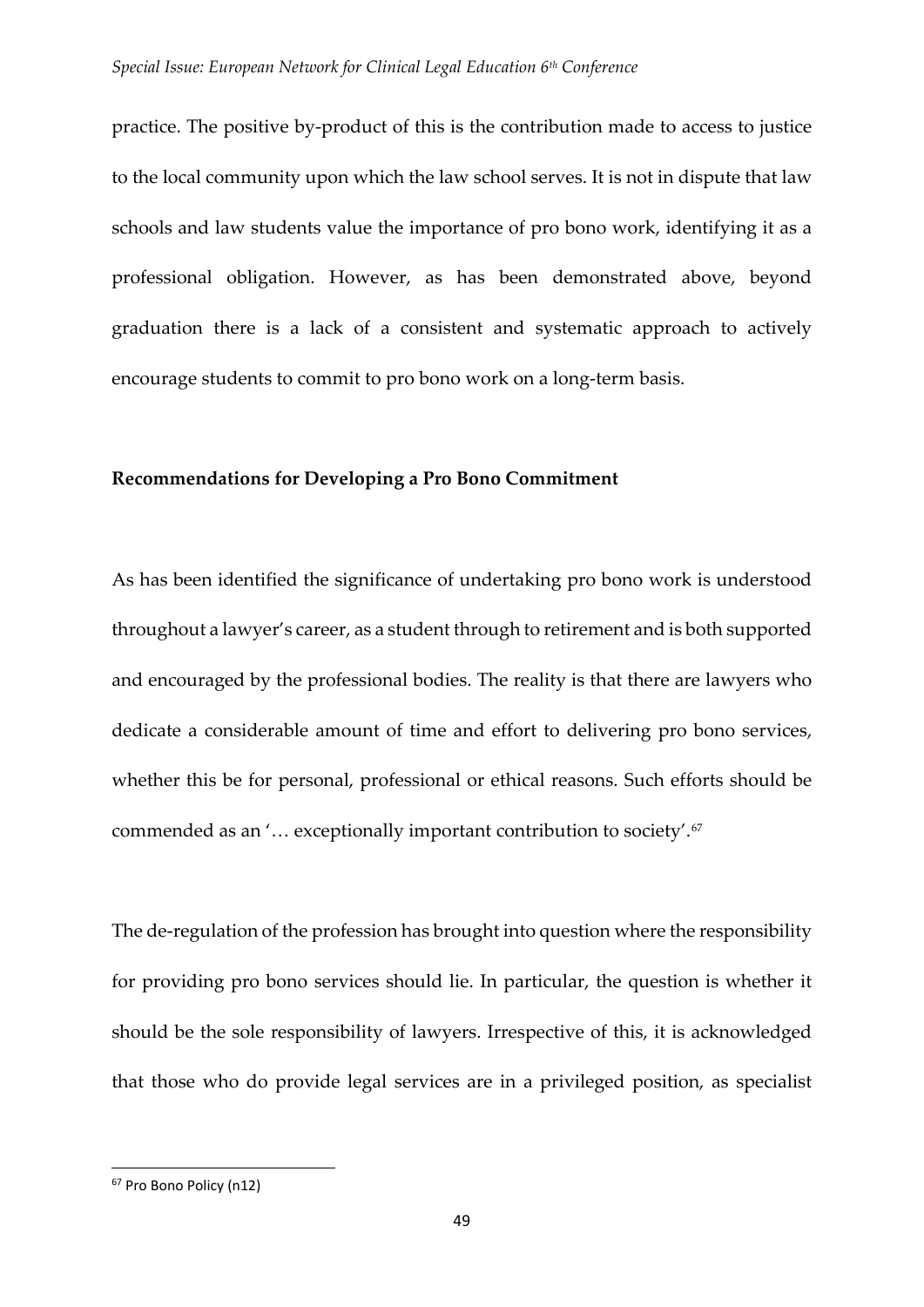training enables them to negotiate complex legal rules which the general populace would be unable to successfully do without assistance. In light of this, it is perhaps fair to suggest that if lawyers hold the key, they should be prepared to use it to let others through the door.

The concern therefore is not whether the profession considers pro bono an important social function, but the level of commitment and dedication shown by the majority of practising solicitors. Looking to the LawWorks statistics from their 2016-2017 report, less than 5% of solicitors with a practising certificate were noted as having volunteered in that year, whilst in that same year the number of enquiries to clinics within the network were 58,511. This would seem to be disproportionate<sup>[68](#page-25-0)</sup> and not reflective of the significance placed on the role of pro bono in society. It is perhaps also not reflective of people's desire to undertake pro bono work but for the perceived lack of opportunities available.

It is argued that there is an abundance of opportunities, but this is highly dependent on the definition of pro bono that is being used. The first recommendation would therefore be to re-define pro bono, or at least widen the scope. The definition in the section above highlights that it is essentially the provision of free legal advice or representation for which the lawyer is not receiving payment in exchange. Some of

<span id="page-25-0"></span> <sup>68</sup> LawWorks (n4)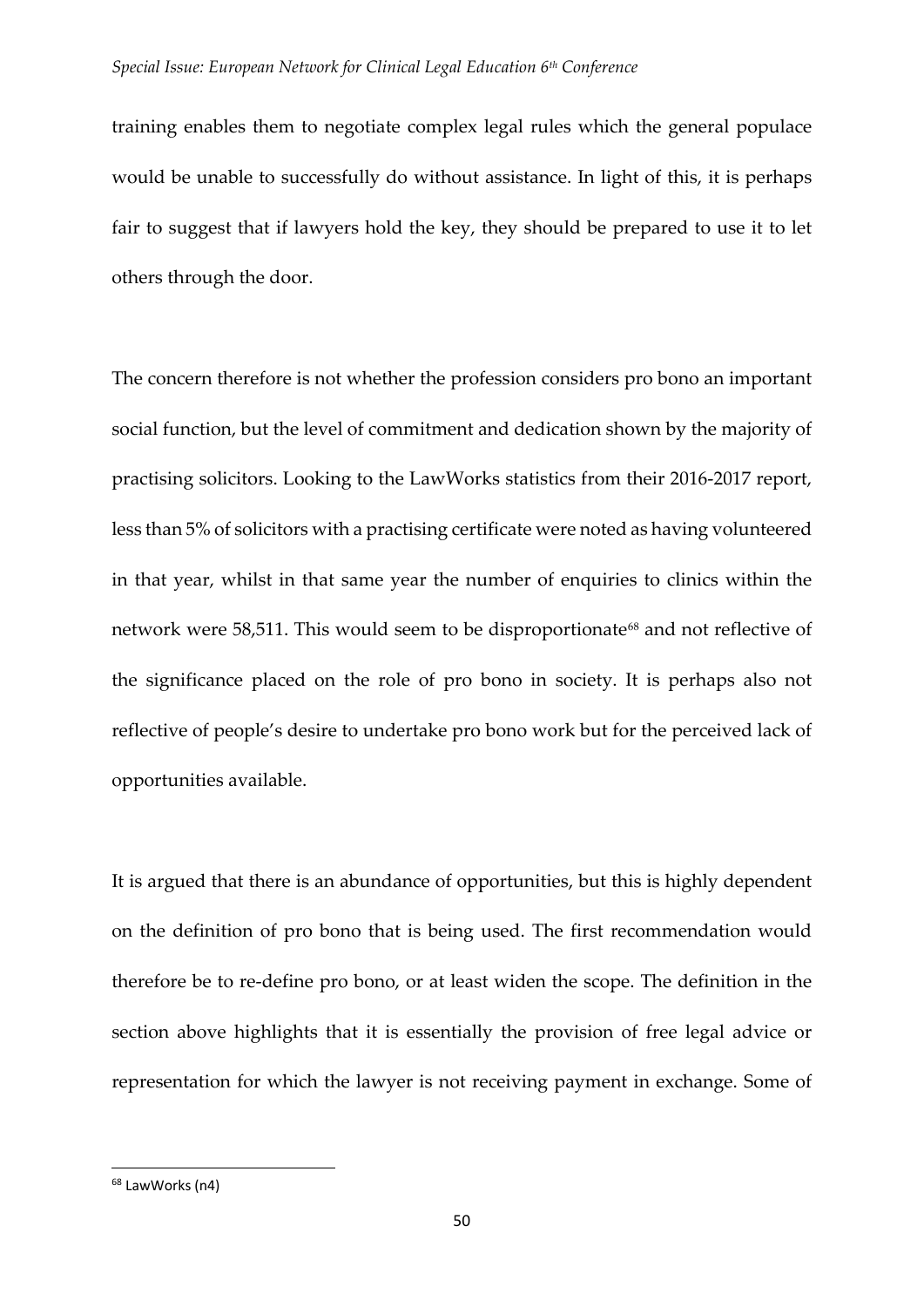the alternative definitions identified would clearly fall within this definition, the provision of a free first interview with a client is the provision of legal advice, for which the lawyer receives no payment for. It is appreciated that the intention is for the client to subsequently instruct the lawyer, however, this is not guaranteed and the time spent discussing the matter and providing limited advice still falls within the definition of pro bono (albeit might not be directed at someone who cannot afford to pay). In addition, representing a client outside the scope of a legal aid certificate, is still the provision of legal representation for which no payment is made for the services, and again, clearly also falls within the definition. The research undertaken to obtain these alternative definitions was conducted some twenty years ago, and it is perhaps important to ascertain what the profession currently considers to be the provision of free legal advice and representation. A dialogue needs to be opened with the profession so that the definition can be widened, and the opportunities made clear to those who perhaps already undertake pro bono work.

Once an expanded definition has been established it would be appropriate to formally record the activities undertaken, which demographic undertake such activities and the number of hours delivered. It would then be possible to draw conclusions on the balance between what is said, and what is done. A clear picture could then be formed as to whether the profession are delivering the services that they profess to be of such importance and significance in society. Previous studies have attempted to record these issues so that such conclusions can be drawn. However, given that there are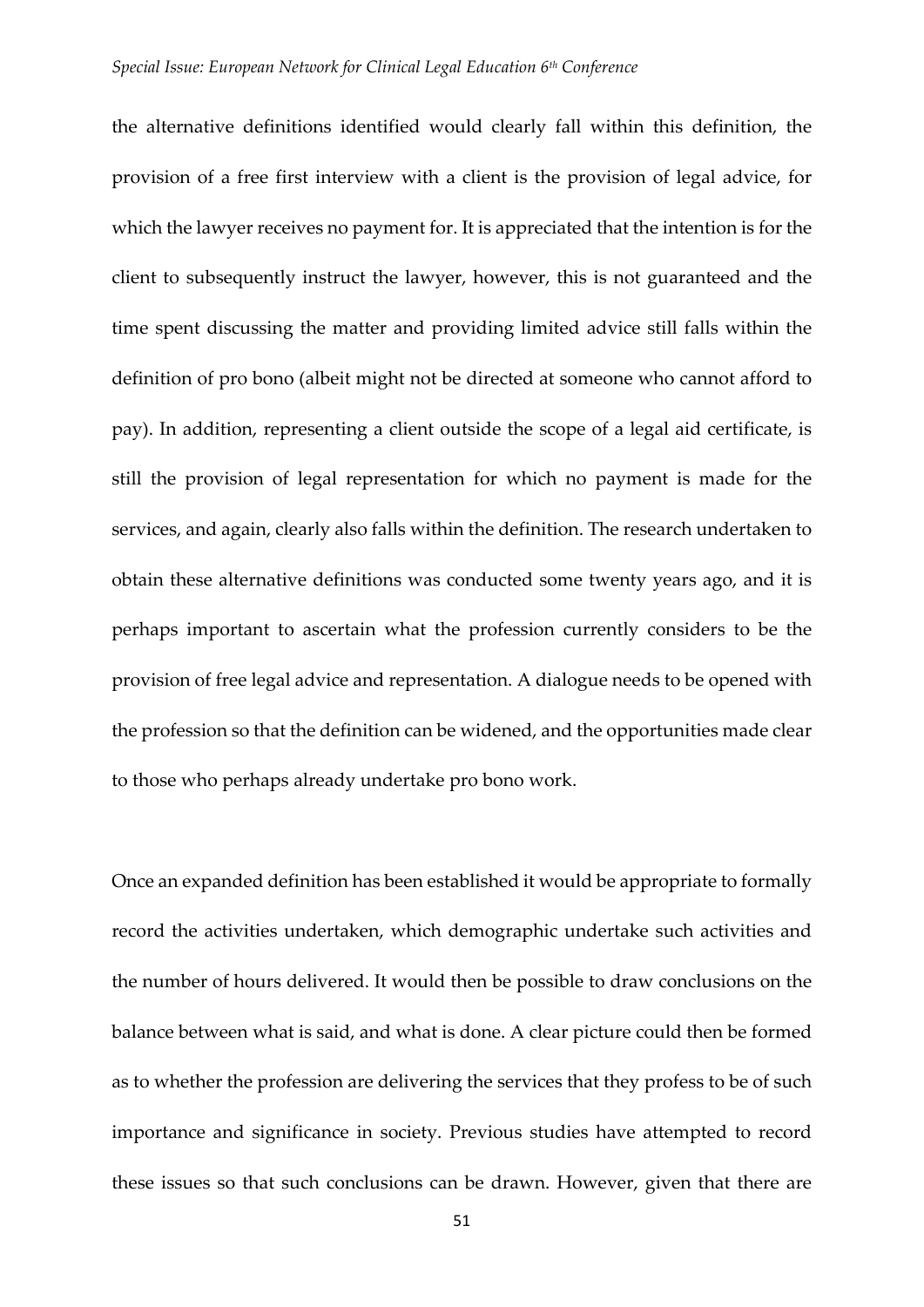currently 146,625 practising solicitors a larger scale study would be in order. The second recommendation would therefore be that there should be mandatory reporting of pro bono activities. Even if the return is nil, it reminds the individual of their professional obligations and the professional bodies desire to encourage and promote pro bono activities. The practicalities of mandatory reporting would require some thought. At the time of renewing a practising certificate, the solicitor needs to confirm that they have completed their reflection of practice and undertaken all relevant activities to ensure they remain abreast of current practices. Therefore, it is possible that at that time of renewal a tick box exercise could be completed for the type of pro bono activity that the solicitor has been involved with, with a corresponding number of hours recorded, even if this is nil. The results can then be published by the SRA alongside their regulation population statistics.

Although lack of opportunities is cited as a reason for not undertaking pro bono work, of significant impact on the individual's commitment is the attitude to pro bono work by their employer. Employers need to send a clear message that pro bono is morally and professionally valued and that firms will not only support but also encourage their solicitors to participate.<sup>[69](#page-27-0)</sup> The third and final recommendation, which is aspirational, is that there needs to be a cultural change within the profession of how pro bono is viewed by the majority. There is a need for firms (not just individuals) to

<span id="page-27-0"></span> <sup>69</sup> Hoffman (n21) 93